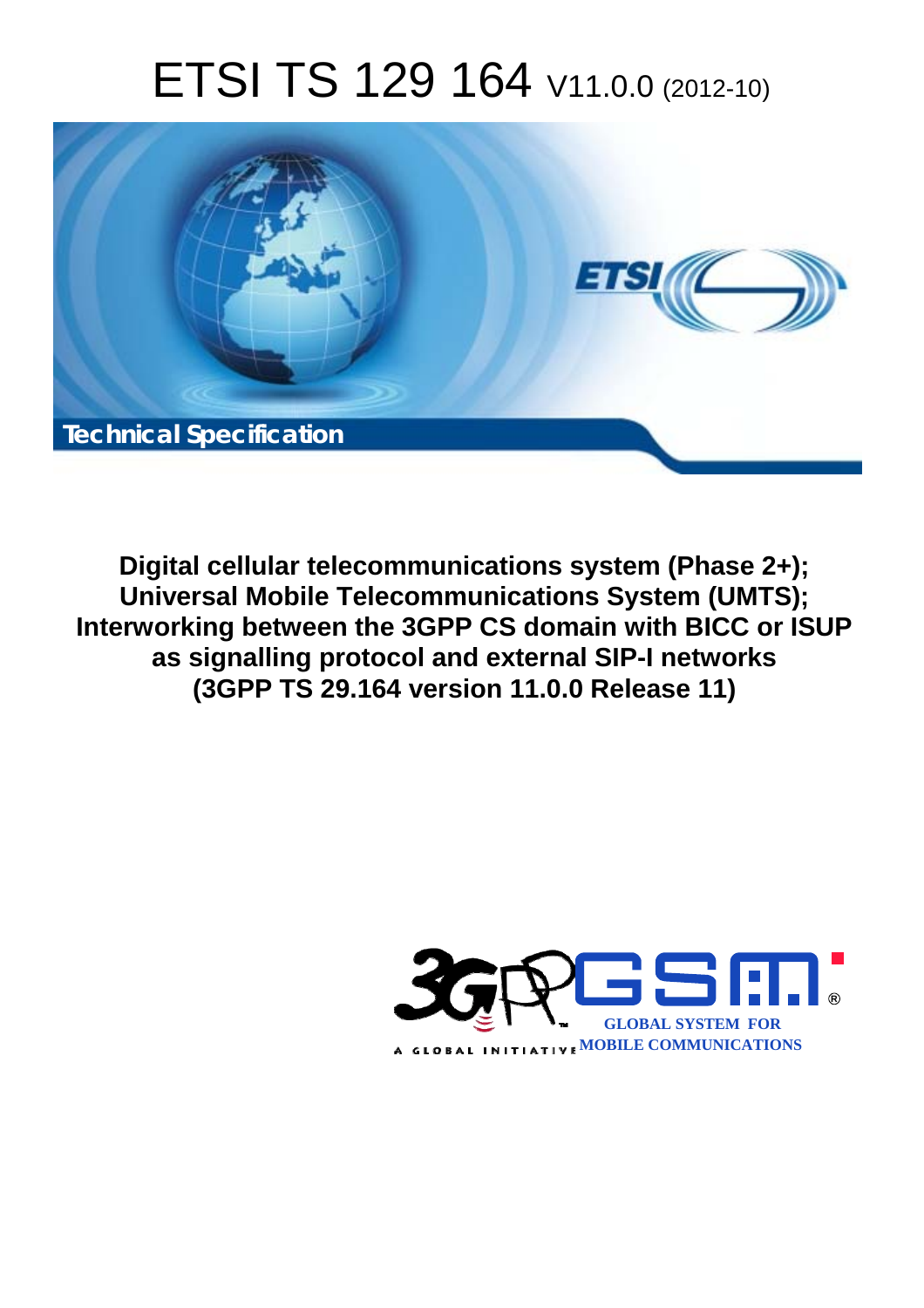Reference RTS/TSGC-0329164vb00

> Keywords GSM,UMTS

#### *ETSI*

#### 650 Route des Lucioles F-06921 Sophia Antipolis Cedex - FRANCE

Tel.: +33 4 92 94 42 00 Fax: +33 4 93 65 47 16

Siret N° 348 623 562 00017 - NAF 742 C Association à but non lucratif enregistrée à la Sous-Préfecture de Grasse (06) N° 7803/88

#### *Important notice*

Individual copies of the present document can be downloaded from: [http://www.etsi.org](http://www.etsi.org/)

The present document may be made available in more than one electronic version or in print. In any case of existing or perceived difference in contents between such versions, the reference version is the Portable Document Format (PDF). In case of dispute, the reference shall be the printing on ETSI printers of the PDF version kept on a specific network drive within ETSI Secretariat.

Users of the present document should be aware that the document may be subject to revision or change of status. Information on the current status of this and other ETSI documents is available at <http://portal.etsi.org/tb/status/status.asp>

If you find errors in the present document, please send your comment to one of the following services: [http://portal.etsi.org/chaircor/ETSI\\_support.asp](http://portal.etsi.org/chaircor/ETSI_support.asp)

#### *Copyright Notification*

No part may be reproduced except as authorized by written permission. The copyright and the foregoing restriction extend to reproduction in all media.

> © European Telecommunications Standards Institute 2012. All rights reserved.

DECT<sup>™</sup>, PLUGTESTS<sup>™</sup>, UMTS<sup>™</sup> and the ETSI logo are Trade Marks of ETSI registered for the benefit of its Members. **3GPP**TM and **LTE**™ are Trade Marks of ETSI registered for the benefit of its Members and of the 3GPP Organizational Partners.

**GSM**® and the GSM logo are Trade Marks registered and owned by the GSM Association.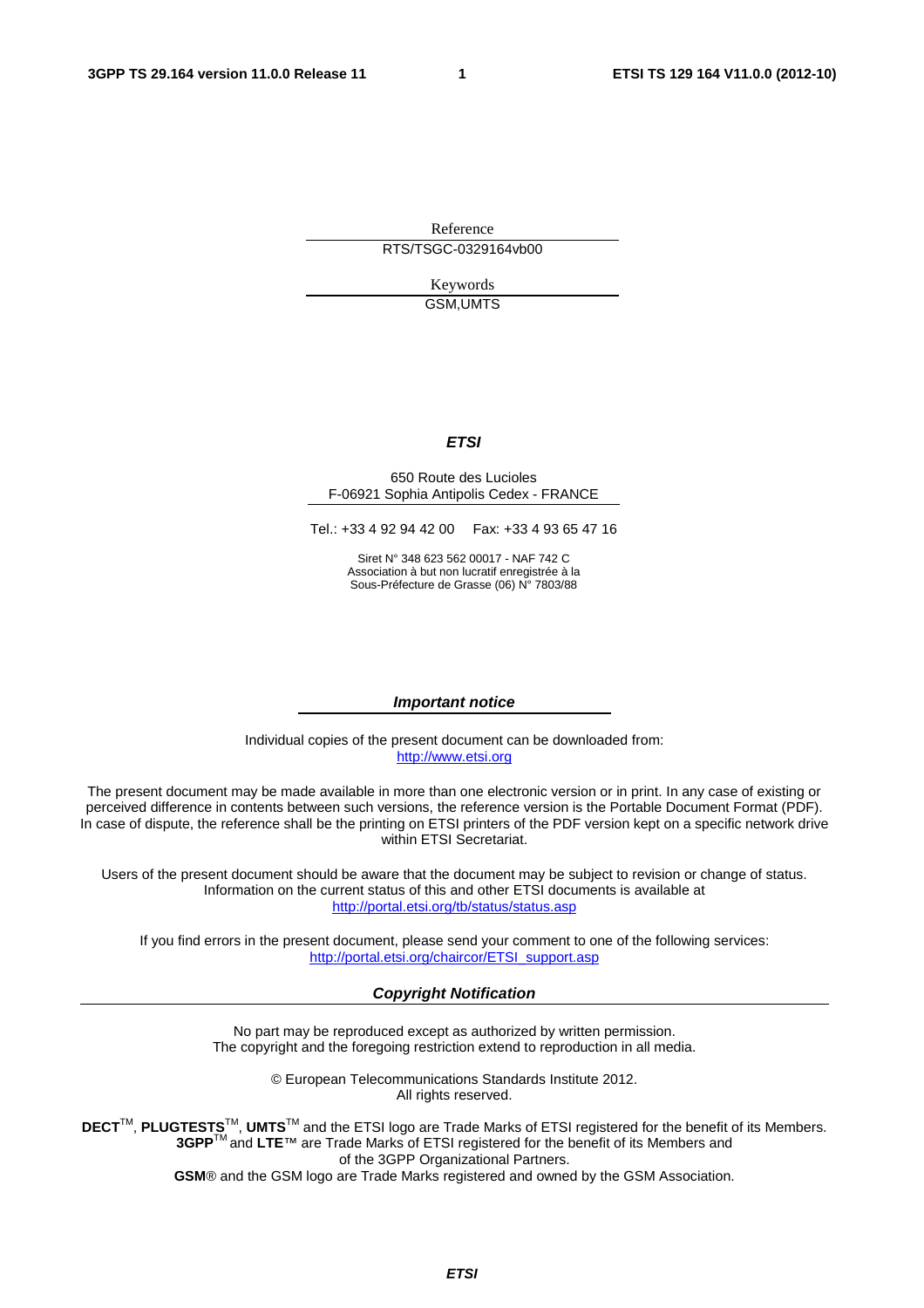# Intellectual Property Rights

IPRs essential or potentially essential to the present document may have been declared to ETSI. The information pertaining to these essential IPRs, if any, is publicly available for **ETSI members and non-members**, and can be found in ETSI SR 000 314: *"Intellectual Property Rights (IPRs); Essential, or potentially Essential, IPRs notified to ETSI in respect of ETSI standards"*, which is available from the ETSI Secretariat. Latest updates are available on the ETSI Web server [\(http://ipr.etsi.org](http://webapp.etsi.org/IPR/home.asp)).

Pursuant to the ETSI IPR Policy, no investigation, including IPR searches, has been carried out by ETSI. No guarantee can be given as to the existence of other IPRs not referenced in ETSI SR 000 314 (or the updates on the ETSI Web server) which are, or may be, or may become, essential to the present document.

# Foreword

This Technical Specification (TS) has been produced by ETSI 3rd Generation Partnership Project (3GPP).

The present document may refer to technical specifications or reports using their 3GPP identities, UMTS identities or GSM identities. These should be interpreted as being references to the corresponding ETSI deliverables.

The cross reference between GSM, UMTS, 3GPP and ETSI identities can be found under [http://webapp.etsi.org/key/queryform.asp.](http://webapp.etsi.org/key/queryform.asp)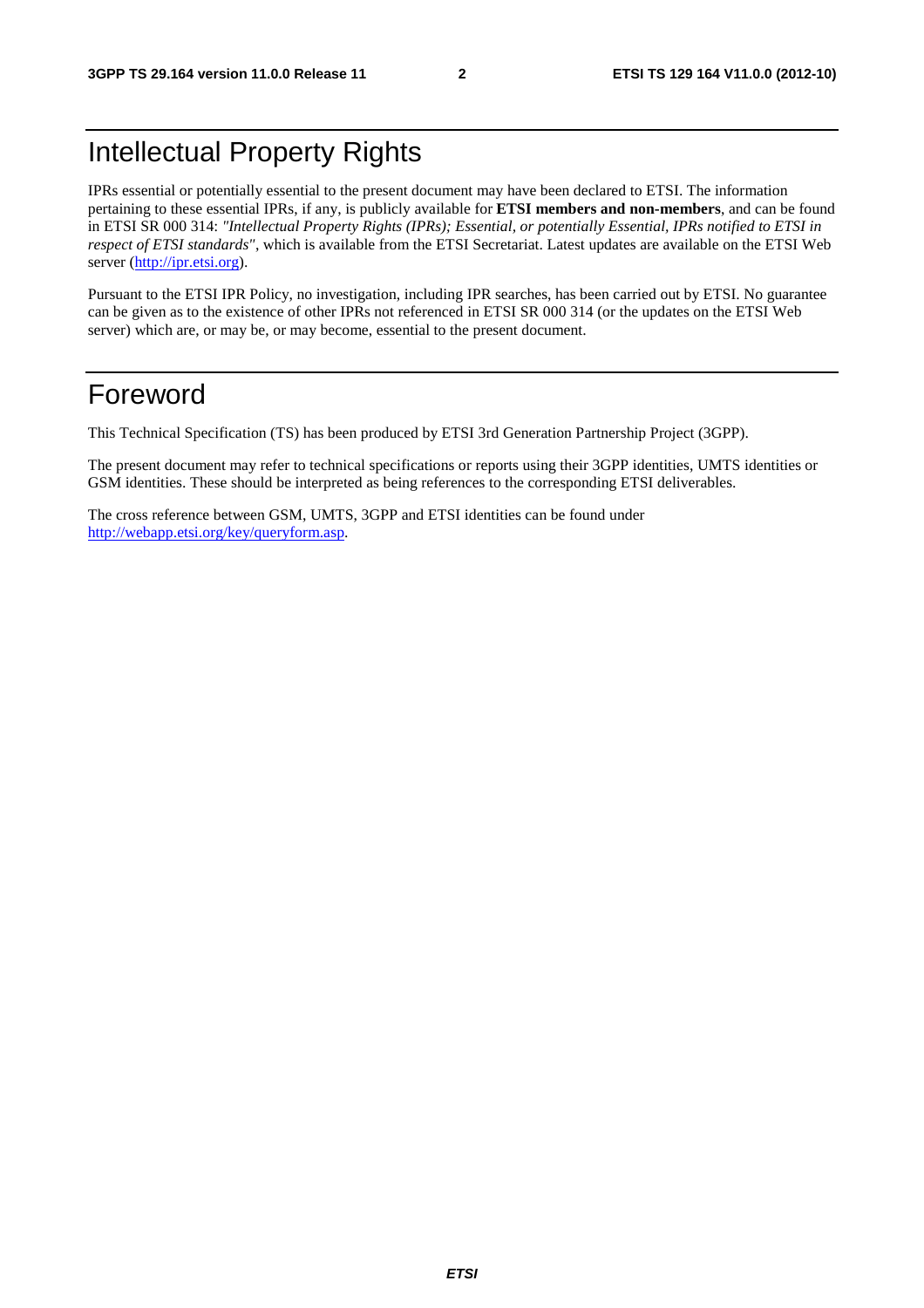$\mathbf{3}$ 

# Contents

| 1                                                                                                          |  |  |  |  |
|------------------------------------------------------------------------------------------------------------|--|--|--|--|
| 2                                                                                                          |  |  |  |  |
| 3                                                                                                          |  |  |  |  |
| 3.1                                                                                                        |  |  |  |  |
| 3.2                                                                                                        |  |  |  |  |
| 4                                                                                                          |  |  |  |  |
| 4.1<br>4.2                                                                                                 |  |  |  |  |
| 5                                                                                                          |  |  |  |  |
| 6                                                                                                          |  |  |  |  |
| 6.1                                                                                                        |  |  |  |  |
| Interworking between CS Domain using ISUP signalling and external network using SIP-I signalling 10<br>6.2 |  |  |  |  |
| 6.2.1                                                                                                      |  |  |  |  |
| 6.2.2                                                                                                      |  |  |  |  |
| 6.2.2.1<br>6.2.2.2                                                                                         |  |  |  |  |
| 6.2.3                                                                                                      |  |  |  |  |
| 6.2.3.1                                                                                                    |  |  |  |  |
| 6.2.4                                                                                                      |  |  |  |  |
| 6.2.4.1                                                                                                    |  |  |  |  |
| 6.2.4.1.0                                                                                                  |  |  |  |  |
| 6.2.4.1.1                                                                                                  |  |  |  |  |
| 6.2.4.1.2                                                                                                  |  |  |  |  |
| 6.2.4.1.3                                                                                                  |  |  |  |  |
| 6.2.4.1.3.1                                                                                                |  |  |  |  |
| Derivation of TMR, USI and HLC parameters within send IAM message  12<br>6.2.4.1.3.2                       |  |  |  |  |
| 6.2.4.1.3.3                                                                                                |  |  |  |  |
| 6.2.4.2                                                                                                    |  |  |  |  |
| 6.2.4.2.1                                                                                                  |  |  |  |  |
| 6.2.4.2.2<br>6.2.4.2.3                                                                                     |  |  |  |  |
| 6.2.4.2.4                                                                                                  |  |  |  |  |
| 6.2.4.2.4.1                                                                                                |  |  |  |  |
| 6.2.4.2.4.2                                                                                                |  |  |  |  |
| 6.2.4.2.4.3                                                                                                |  |  |  |  |
| Interworking between CS Domain using BICC signalling and external network using SIP-I signalling14<br>6.3  |  |  |  |  |
| 6.3.1                                                                                                      |  |  |  |  |
| 6.3.2                                                                                                      |  |  |  |  |
| 6.3.2.1                                                                                                    |  |  |  |  |
| 6.3.2.2                                                                                                    |  |  |  |  |
| 6.3.2.3                                                                                                    |  |  |  |  |
| 6.4<br>6.4.1                                                                                               |  |  |  |  |
| 6.4.2                                                                                                      |  |  |  |  |
| 6.4.3                                                                                                      |  |  |  |  |
| Interworking of Completion of Calls to Busy Subscriber (CCBS) supplementary service to SIP<br>6.4.4        |  |  |  |  |
| $\tau$                                                                                                     |  |  |  |  |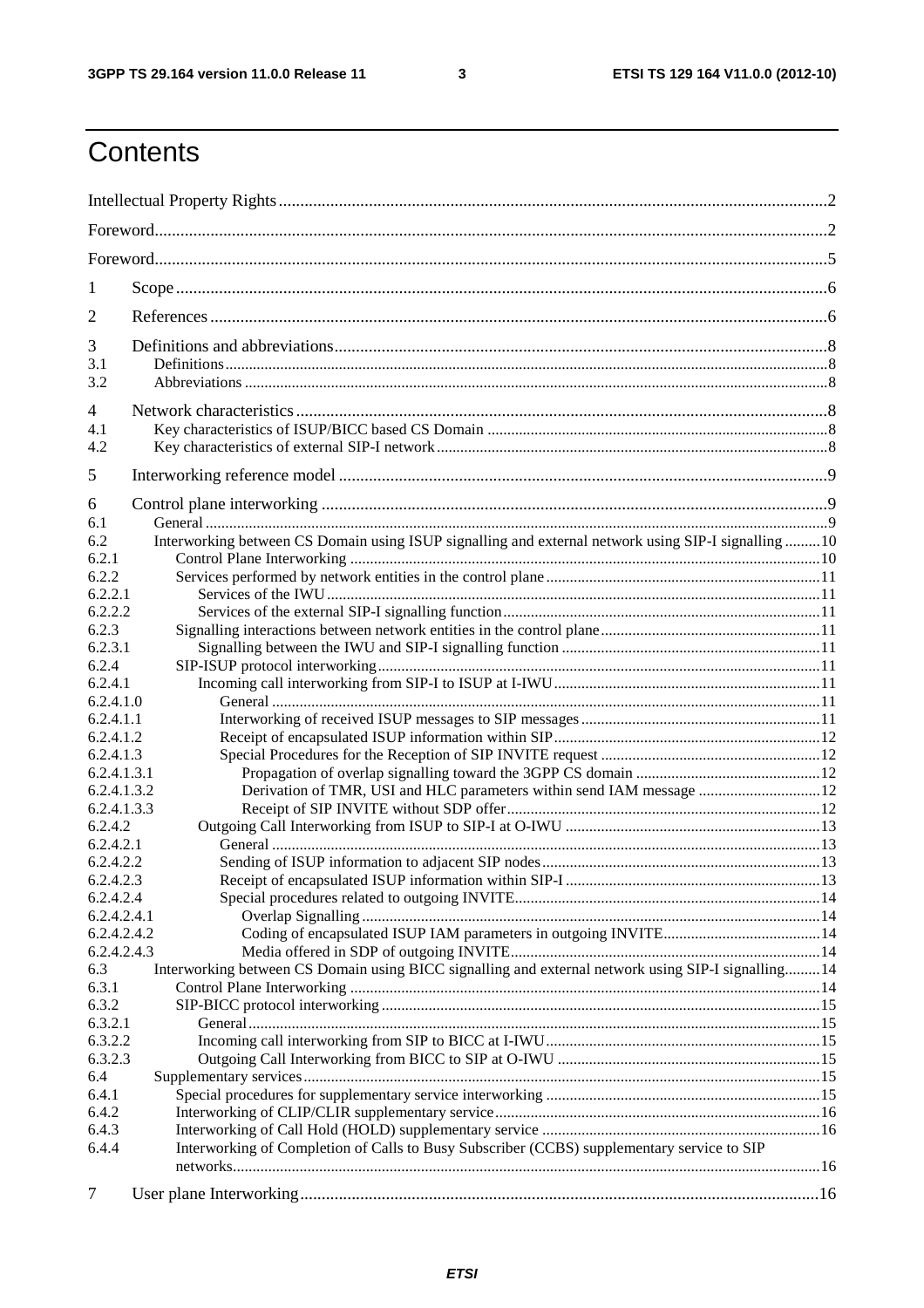$\overline{\mathbf{4}}$ 

|       | <b>Annex B</b> (informative):                                                            |                                                         |  |  |  |  |
|-------|------------------------------------------------------------------------------------------|---------------------------------------------------------|--|--|--|--|
|       | Annex A (normative):                                                                     | Codec Negotiation between a BICC based CS Domain and an |  |  |  |  |
| 8.3   |                                                                                          |                                                         |  |  |  |  |
| 8.2.2 |                                                                                          |                                                         |  |  |  |  |
| 8.2.1 | Backward through-connection for outgoing call interworking from BICC to SIP at O-IWU. 17 |                                                         |  |  |  |  |
| 8.2   |                                                                                          |                                                         |  |  |  |  |
| 8.1   |                                                                                          |                                                         |  |  |  |  |
| 8     |                                                                                          |                                                         |  |  |  |  |
| 7.2   |                                                                                          |                                                         |  |  |  |  |
| 7.1   |                                                                                          |                                                         |  |  |  |  |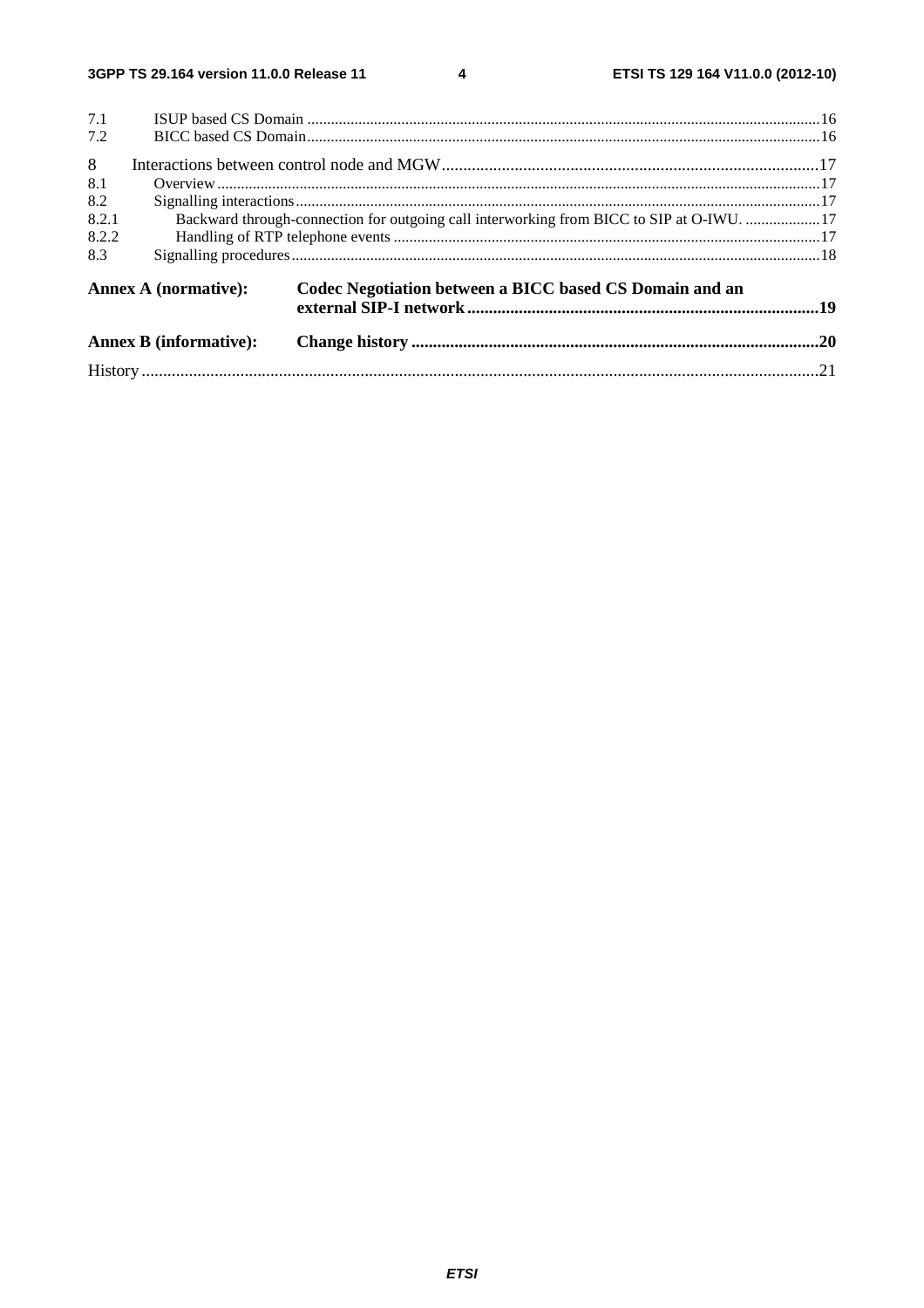# Foreword

This Technical Specification has been produced by the 3<sup>rd</sup> Generation Partnership Project (3GPP).

The contents of the present document are subject to continuing work within the TSG and may change following formal TSG approval. Should the TSG modify the contents of the present document, it will be re-released by the TSG with an identifying change of release date and an increase in version number as follows:

Version x.y.z

where:

- x the first digit:
	- 1 presented to TSG for information;
	- 2 presented to TSG for approval;
	- 3 or greater indicates TSG approved document under change control.
- y the second digit is incremented for all changes of substance, i.e. technical enhancements, corrections, updates, etc.
- z the third digit is incremented when editorial only changes have been incorporated in the document.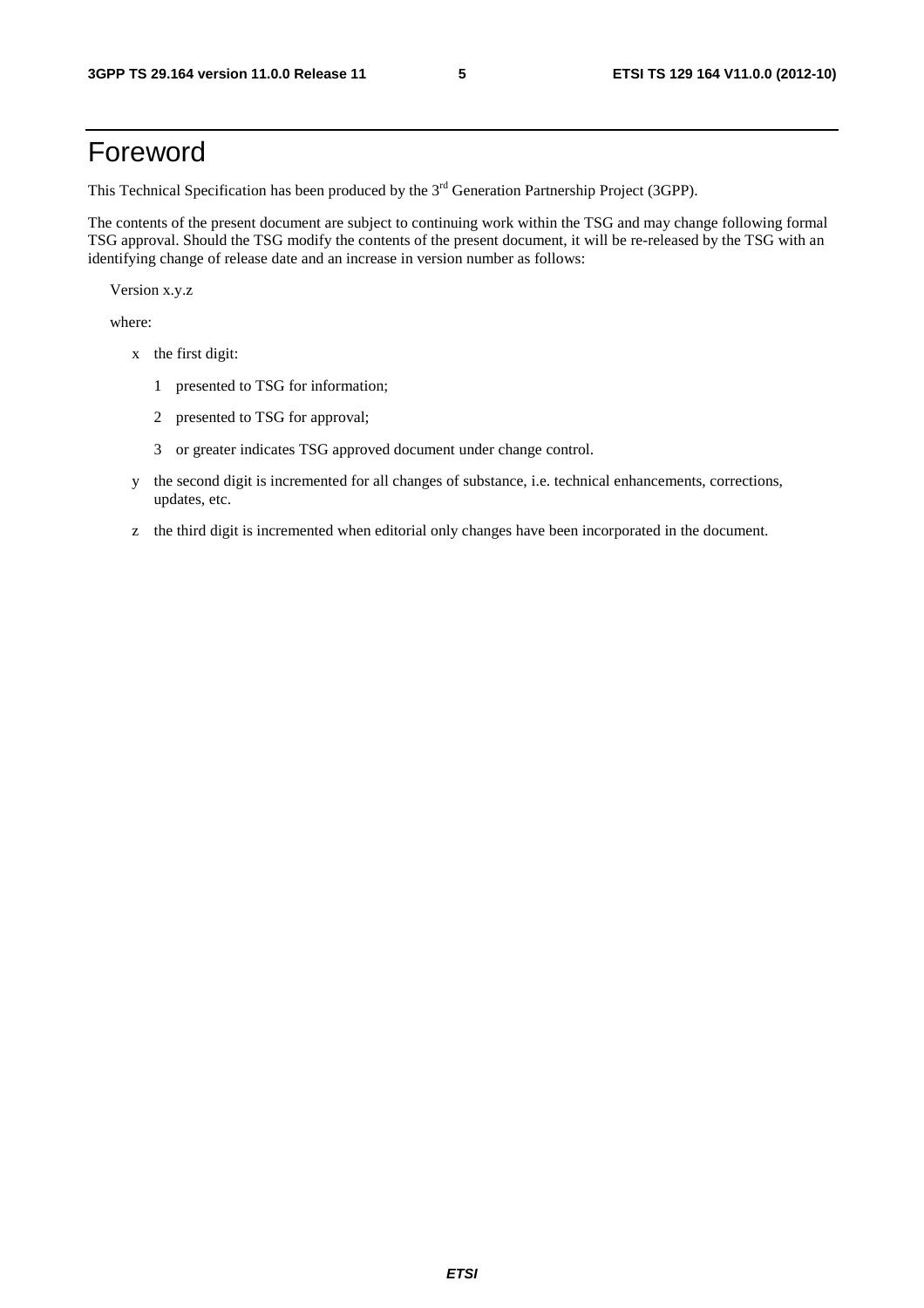# 1 Scope

The present document defines interworking procedures between a 3GPP CS domain (see 3GPP TS 23.205 [2]) which applies either BICC or ISUP as signalling protocol, and external networks that use SIP-I (see ITU-T Q.1912.5 [20], Profile C) as signalling protocol. The document also describes the related interworking architecture. The control plane interworking is performed by an interworking unit at the interconnection between the 3GPP CS domain and an external SIP-I network. The user plane interworking is performed by an MGW. The present document defines stage 2 procedures for the control of the MGW.

The present specification reuses existing interworking procedures of 3GPP TS 29.163 [4] and ITU-T Q.1912.5 [20], Profile C, as far as possible.

# 2 References

The following documents contain provisions which, through reference in this text, constitute provisions of the present document.

- References are either specific (identified by date of publication, edition number, version number, etc.) or non-specific.
- For a specific reference, subsequent revisions do not apply.
- For a non-specific reference, the latest version applies. In the case of a reference to a 3GPP document (including a GSM document), a non-specific reference implicitly refers to the latest version of that document *in the same Release as the present document*.
- [1] 3GPP TR 21.905: "Vocabulary for 3GPP Specifications".
- [2] 3GPP TS 23.205: "Bearer-independent circuit-switched core network; Stage 2".
- [3] 3GPP TS 26.102: "Adaptive Multi-Rate (AMR) speech codec; Interface to Iu and Uu".
- [4] 3GPP TS 29.163: "Interworking between the IP Multimedia (IM) Core Network (CN) subsystem and Circuit Switched (CS) networks".
- [5] 3GPP TS 29.205: "Application of Q.1900 series to Bearer Independent CS Network architecture; Stage 3".
- [6] 3GPP TS 29.332: "Media Gateway Control Function (MGCF) IM-Media Gateway (IM-MGW) interface, Stage 3".
- [7] 3GPP TS 29.414: "Core network Nb data transport and transport signalling".
- [8] 3GPP TS 29.415: "Core network Nb interface user plane protocols".
- [9] ITU-T Recommendation E.164 (05/1997): "The international public telecommunication numbering plan".
- [10] ITU-T Recommendation G.711 (11/98): "Pulse Code Modulation (PCM) of voice frequencies".
- [11] ITU-T Recommendation H.248.1 (05/02): "Gateway control protocol: Version 2".
- [12] ITU-T Recommendation I.363.5 (1996): "B-ISDN ATM Adaptation Layer specification: Type 5 AAL".
- [13] ITU-T Recommendation Q.701 (03/93), Q.702 (11/88), Q.703 (07/96), Q.704 (07/96), Q.705 (03/93), Q.706 (03/93), Q.707 (11/88), Q.708 (03/99), Q.709 (03/93): "Functional description of the message transfer part (MTP) of Signalling System No. 7".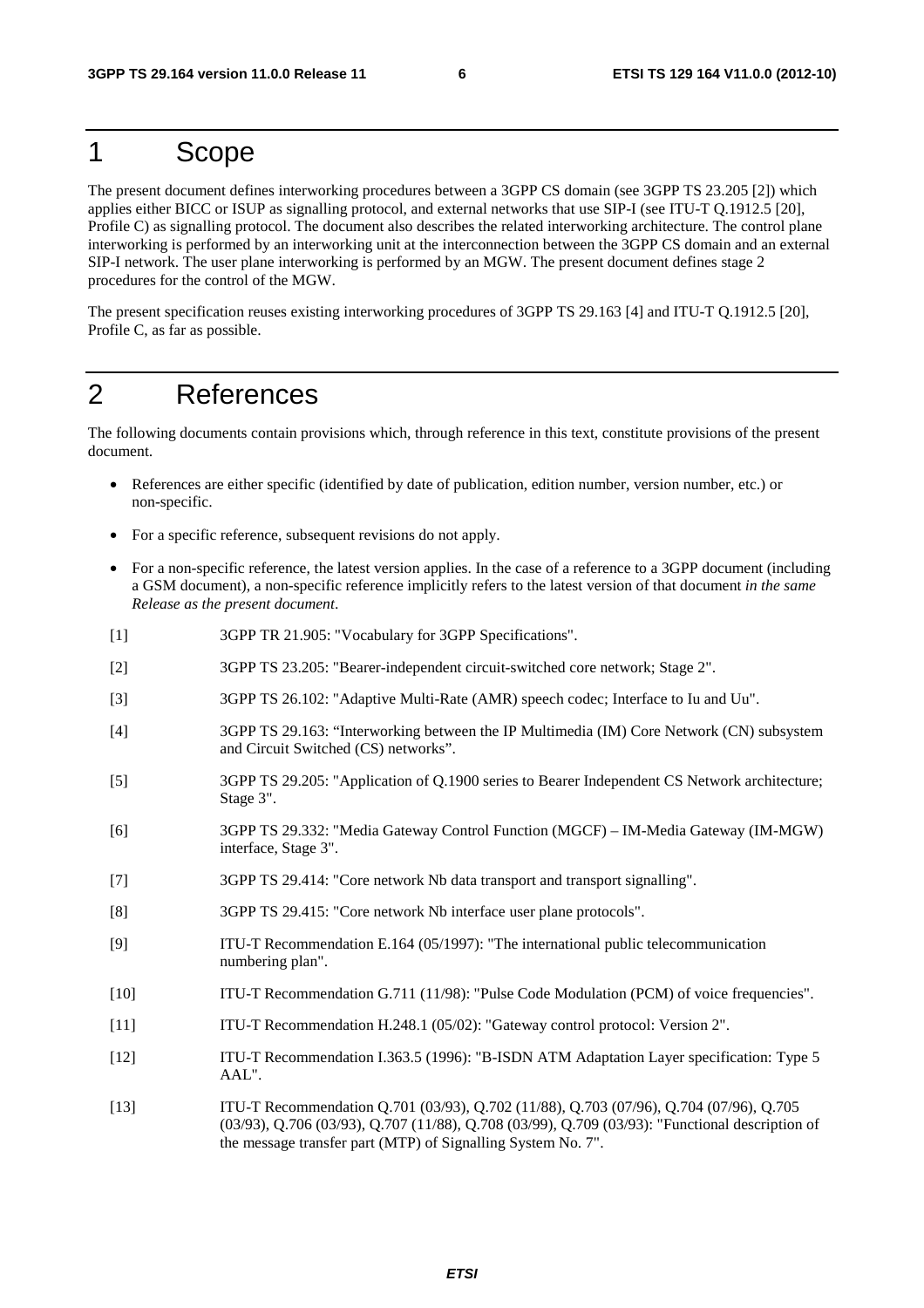| $[14]$ | ITU-T Recommendation Q.730 (12/99), Q.731.1 (07/96), Q.731.3 (03/93), Q.731.4 (03/93),<br>Q.731.5 (03/93), Q.731.6 (03/93), Q.731.7 (06/97), Q.731.8 (02/92), Q.732.5-2 (12/99), Q.732.7<br>(07/96), Q.733.1 (02/92), Q.733.2 (03/93), Q.733.3 (06/97), Q.733.4 (03/93), Q.733.5 (12/99),<br>Q.734.1 (03/93), Q.734.2 (07/96), Q.735.1 (03/93), Q.735.3 (03/93), Q.735.6 (07/93), Q.736.1<br>(10/95), Q.736.3 (10/95), Q.737.1 (06/97): "ISDN user part supplementary services". |
|--------|----------------------------------------------------------------------------------------------------------------------------------------------------------------------------------------------------------------------------------------------------------------------------------------------------------------------------------------------------------------------------------------------------------------------------------------------------------------------------------|
| $[15]$ | ITU-T Recommendations Q.761to Q.764 (12/99): "Signalling System No.7 ISDN User Part".                                                                                                                                                                                                                                                                                                                                                                                            |
| $[16]$ | ITU-T Recommendation Q.765 (2000): "Signalling System No. $7 -$ Application transport<br>mechanism".                                                                                                                                                                                                                                                                                                                                                                             |
| $[17]$ | ITU-T Recommendation Q.765.5 (2000): "Signalling system No. 7 – Application transport<br>mechanism: Bearer Independent Call Control (BICC)".                                                                                                                                                                                                                                                                                                                                     |
| $[18]$ | ITU-T Recommendation Q.850 (1998): "Usage of cause and location in the Digital Subscriber<br>Signalling System No. 1 and the Signalling System No. 7 ISDN User Part".                                                                                                                                                                                                                                                                                                            |
| $[19]$ | ITU-T Recommendations Q.1902.1 to Q.1902.6 (07/2001): "Bearer Independent Call Control".                                                                                                                                                                                                                                                                                                                                                                                         |
| $[20]$ | ITU-T Recommendation Q.1912.5 (03/04): "Interworking between Session Initiation Protocol<br>(SIP) and Bearer Independent Call Control Protocol or ISDN User Part".                                                                                                                                                                                                                                                                                                               |
| $[21]$ | ITU-T Recommendation Q.2110 (1994): "B-ISDN ATM adaptation layer - Service Specific<br>Connection Oriented Protocol (SSCOP)".                                                                                                                                                                                                                                                                                                                                                    |
| $[22]$ | ITU-T Recommendation Q.2140 (1995): "B-ISDN ATM adaptation layer - Service specific<br>coordination function for signalling at the network node interface (SSCF AT NNI)".                                                                                                                                                                                                                                                                                                        |
| $[23]$ | ITU-T Recommendation Q.2210 (1996): "Message transfer part level 3 functions and messages<br>using the services of ITU-T Recommendation Q.2140".                                                                                                                                                                                                                                                                                                                                 |
| $[24]$ | IETF RFC 791: "Internet Protocol".                                                                                                                                                                                                                                                                                                                                                                                                                                               |
| $[25]$ | IETF RFC 768: "User Datagram Protocol".                                                                                                                                                                                                                                                                                                                                                                                                                                          |
| $[26]$ | IETF RFC 793: "Transmission Control Protocol".                                                                                                                                                                                                                                                                                                                                                                                                                                   |
| $[27]$ | IETF RFC 2460: "Internet Protocol, Version 6 (IPv6) Specification"                                                                                                                                                                                                                                                                                                                                                                                                               |
| $[28]$ | IETF RFC 4733: "RTP Payload for DTMF Digits, Telephony Tones and Telephony Signals".                                                                                                                                                                                                                                                                                                                                                                                             |
| $[29]$ | IETF RFC 2960: "Stream Control Transmission Protocol".                                                                                                                                                                                                                                                                                                                                                                                                                           |
| $[30]$ | IETF RFC 2976: "The SIP INFO Method".                                                                                                                                                                                                                                                                                                                                                                                                                                            |
| $[31]$ | IETF RFC 3204: "MIME media types for ISUP and QSIG Objects".                                                                                                                                                                                                                                                                                                                                                                                                                     |
| $[32]$ | IETF RFC 3261: "SIP: Session Initiation Protocol".                                                                                                                                                                                                                                                                                                                                                                                                                               |
| $[33]$ | IETF RFC 3262: "Reliability of provisional responses".                                                                                                                                                                                                                                                                                                                                                                                                                           |
| $[34]$ | IETF RFC 3264: "An Offer/Answer Model with the Session Description Protocol (SDP)".                                                                                                                                                                                                                                                                                                                                                                                              |
| $[40]$ | IETF RFC 3311: "SIP UPDATE method".                                                                                                                                                                                                                                                                                                                                                                                                                                              |
| $[35]$ | IETF RFC 3312: "Integration of Resource Management and Session Initiation Protocol (SIP)".                                                                                                                                                                                                                                                                                                                                                                                       |
| $[36]$ | IETF RFC 3550: "RTP: A Transport Protocol for Real-Time Applications".                                                                                                                                                                                                                                                                                                                                                                                                           |
| $[37]$ | 3GPP TS 29.202: "Core Signalling System No. 7 (SS7) signalling transport in core network; Stage<br>$3$ ".                                                                                                                                                                                                                                                                                                                                                                        |
| $[38]$ | 3GPP TS 29.231: "Application of SIP-I Protocols to Circuit Switched (CS) core network<br>architecture; Stage 3".                                                                                                                                                                                                                                                                                                                                                                 |
| ר חר   |                                                                                                                                                                                                                                                                                                                                                                                                                                                                                  |

[39] 3GPP TS 29.235: "Interworking between the 3GPP CS domain with SIP-I as signalling protocol and other networks".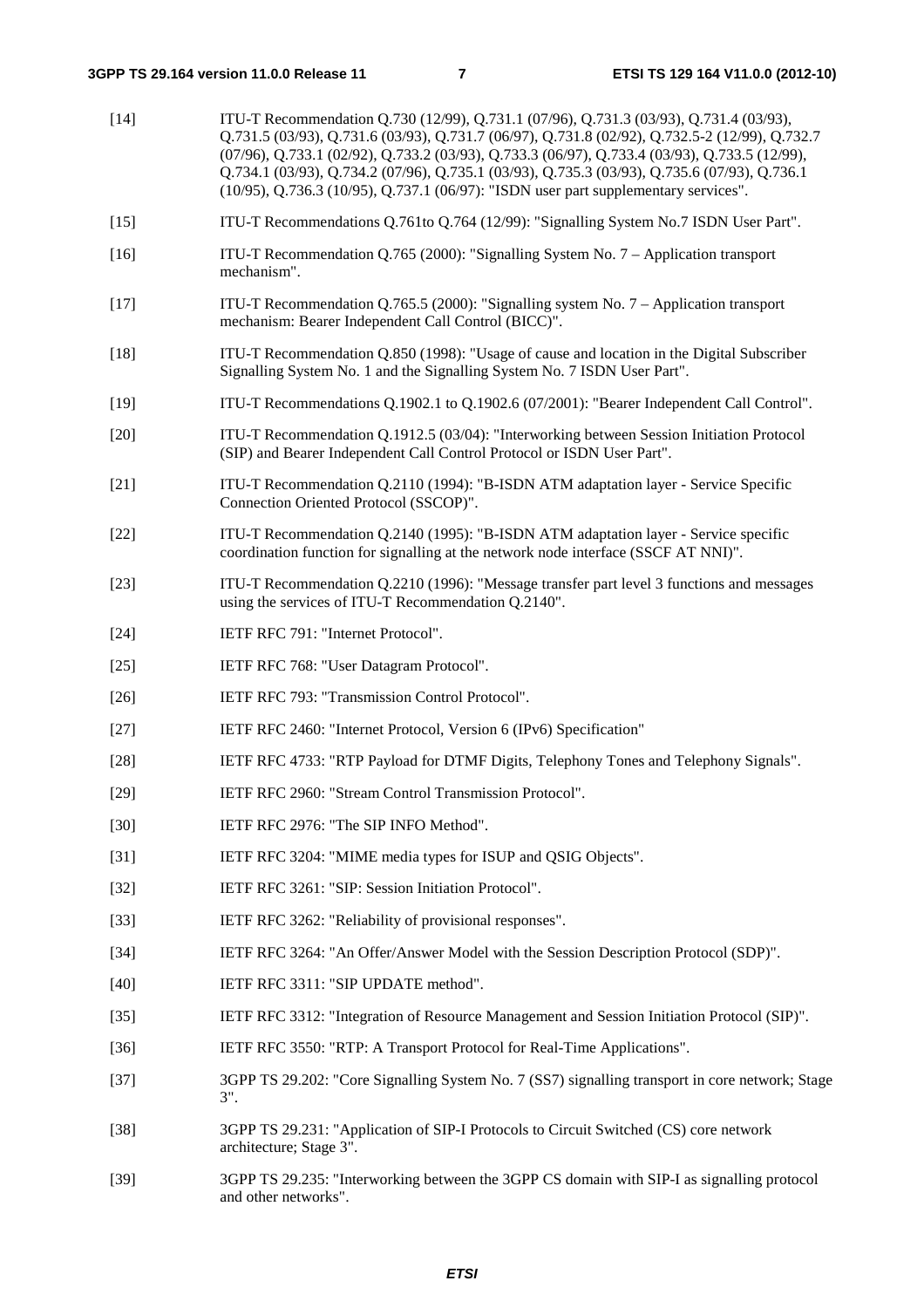# 3 Definitions and abbreviations

### 3.1 Definitions

For the purposes of the present document, the terms and definitions given in 3GPP TR 21.905 [1], in 3GPP TS 29.163 [4], in ITU-T E.164 [9], in ITU-T Q.1912.5 [20] and the following apply. A term defined in the present document takes precedence over the definition of the same term, if any, in any other of the specifications listed above.

**Interworking Unit (IWU)**: Logical entity that interworks SIP-I signalling with BICC or ISUP signalling in the 3GPP CS Domain.

**Incoming Interworking Unit (I-IWU)**: Logical entity that terminates incoming calls from the external SIP-I network side and originates outgoing calls towards the CS Domain side using the BICC or ISUP protocols.

**Outgoing Interworking Unit (O-IWU)**: Logical entity that terminates incoming BICC or ISUP calls from the CS Domain side and originates outgoing calls towards external SIP-I network.

**External SIP-I signalling function**: function in the external network, which has the capabilities to process SIP with encapsulated ISUP messages.

For references to 3GPP TS 29.163 [4] procedures within the present specification, the MGCF in 3GPP TS 29.163 [4] is to be understood as IWU. The IM-MGW is to be understood as MGW. The Mn interface is to be understood as interface between IWU and MGW. The IM CN subsystem is to be understood as external SIP-I network. The CS network is to be understood as 3GPP CS domain.

## 3.2 Abbreviations

For the purposes of the present document, the abbreviations given in 3GPP TR 21.905 [1], in 3GPP TS 29.163 [4], in ITU-T E.164 [9], in ITU-T Q.1912.5 [20], and the following apply. An abbreviation defined in the present document takes precedence over the definition of the same abbreviation, if any, in any other of the specification listed above.

IW-MGW Interworking Media Gateway Function

# 4 Network characteristics

### 4.1 Key characteristics of ISUP/BICC based CS Domain

The 3GPP CS domain uses either BICC Capability Set 2 (see ITU-T Q.1902.1 to Q.1902.6 [19] and Q.765.5 [17]) with 3GPP specific extensions, as specified for the 3GPP Nc interface in 3GPP TS 29.205 [5], or ISUP (see ITU-T Q.761 to Q.764 [15]), as signalling protocol.

If BICC is used as signalling protocol, the 3GPP Nb interface, as specified in 3GPP TS 29.414 [7] and 3GPP TS 29.415 [8], is used for the user plane transport. If ISUP is applied as signalling protocol, TDM transport of the user plane is applied.

## 4.2 Key characteristics of external SIP-I network

The external SIP-I network applies SIP, IETF RFC 3261 [32], with ISUP encapsulated according to IETF RFC 3204 [31], as specified in ITU-T Q.1912.5 [20] Profile C. The SIP Signalling Profile defined for Profile C in Annex C of Q.1912.5 is applied.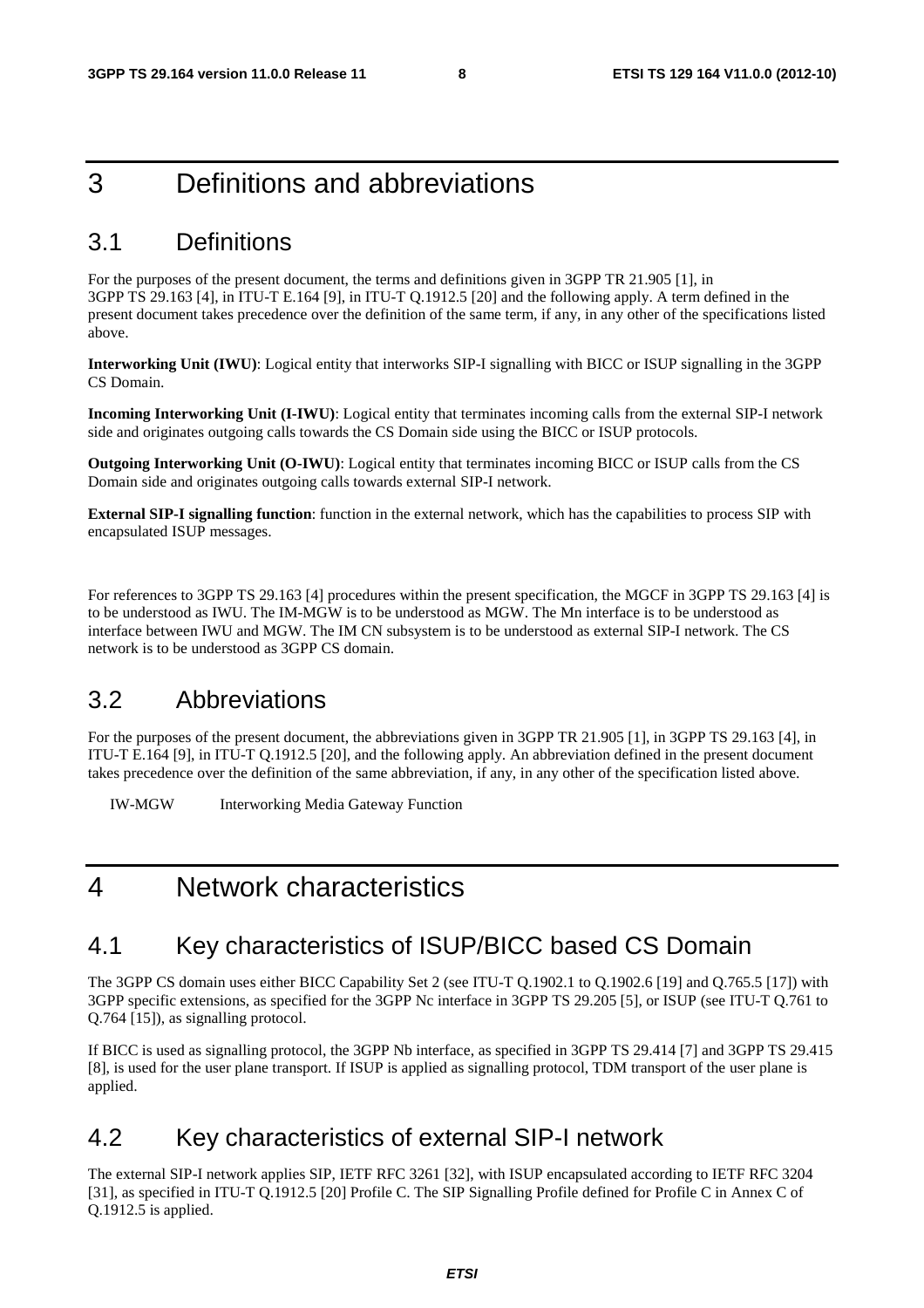The network uses either IPv4 (IETF RFC 791 [24]) or IPv6 (IETF RFC 2460 [27]).

For the transport of most media, RTP (IETF RFC 3550 [36]) over UDP (IETF RFC 768 [25]) is applied.

For the transport of control signalling, UDP (IETF RFC 768 [25]), TCP (IETF RFC 793 [26]) or SCTP (IETF RFC 2960 [29]) can be used.

# 5 Interworking reference model

Figure 5.1 details the interworking reference model for the present specification



- NOTE 1: If needed a SGW is applied for conversion (both ways) of the transport level between the IWU and the (G)MSC. The SGW may be implemented as a stand-alone entity or it may be located in another entity of the CS Domain. A SGW function is not required for certain signalling transports, where M3UA+SCTP+IP is used in CS network and IWU. The implementation options are not further discussed in the present document.
- NOTE 2: The IWU is a logical function that may reside with other 3GPP logical functions in the same physical nodes, e.g. in an (G)MSC Server. The figure shows only the logical separation.

# 6 Control plane interworking

### 6.1 General

The following sub-clauses define the signalling interworking between the Bearer Independent Call Control (BICC) or ISDN User Part (ISUP) protocols and Session Initiation Protocol (SIP) with its associated Session Description Protocol (SDP) and encapsulated ISUP at an IWU.

The IWU shall act as a Type A or Type B exchange (ITU-T Q.764 [15]) for the purposes of ISUP and BICC compatibility procedures.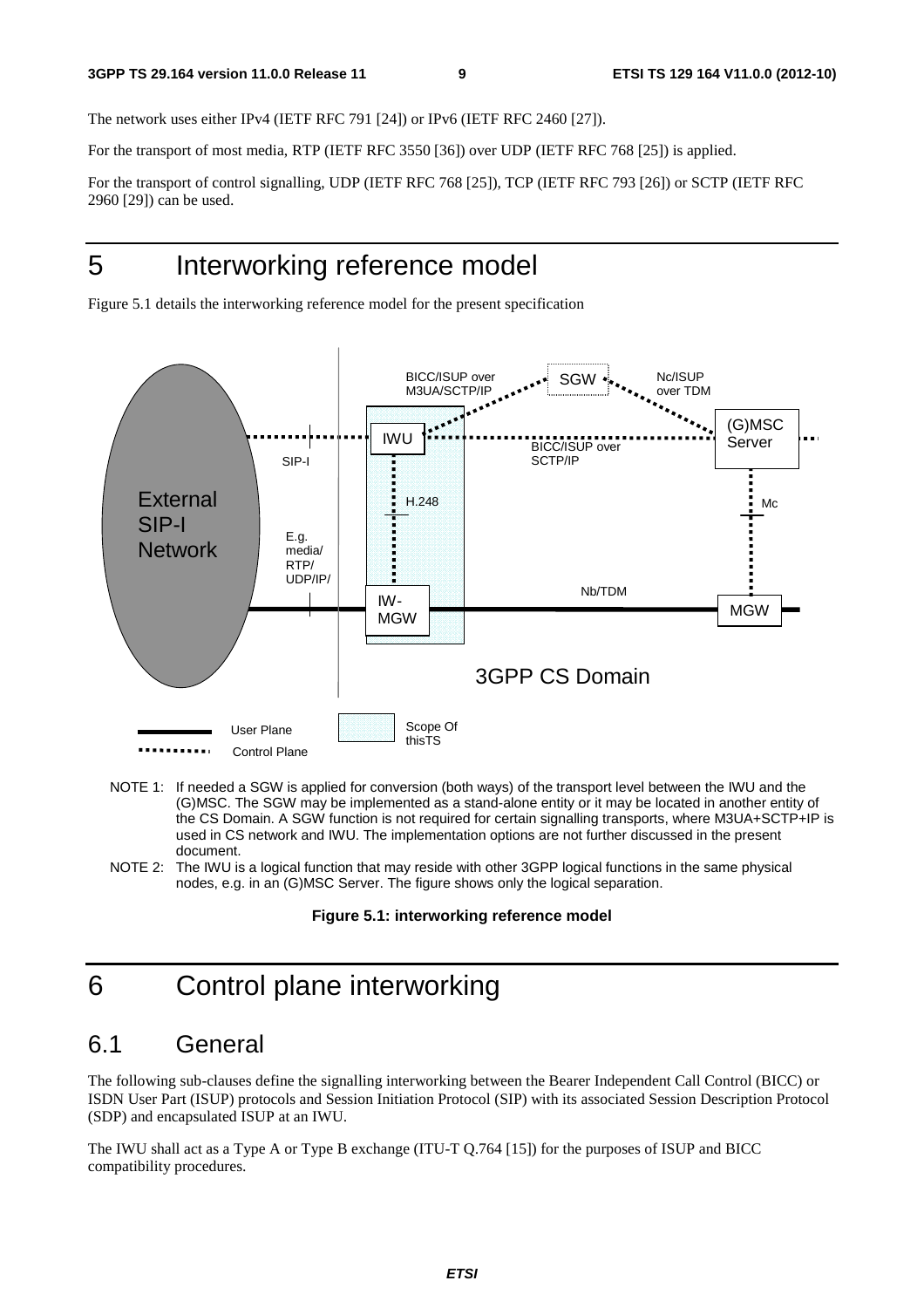The BICC/ISUP capabilities or signalling information defined for national use are outside the scope of the present document.

The interworking procedures are based on ITU-T Recommendation Q.1912.5 [20] profile C. Clarifications are made within this specification on the application of Q.1912.5 profile C.

NOTE: An IWU may apply additional procedures to support interworking for national-specific capabilities.

The services that can be supported through the use of the signalling interworking are limited to the services that are supported both within the BICC or ISUP based 3GPP CS domain and the external SIP-I network. The IWU will originate and/or terminate services or capabilities that do not interwork seamlessly across domains according to the relevant protocol recommendation or specification.

Table 6.1.1 lists the services seamlessly interworked within the scope of the present document.

**Service** Speech/3.1 kHz audio Data Calls (optional) En bloc address signalling Out of band transport of DTMF tones and information. (BICC only) Inband transport of DTMF tones and information. (BICC and ISUP) Multiple Subscriber Number (MSN) Calling Line Identification Presentation (CLIP) Calling Line Identification Restriction (CLIR) Connected line presentation (COLP) Connected line restriction (COLR) Call Hold Call Forwarding Explicit Call Transfer (ECT) User-to-User Signalling (UUS) Call Deflection (CD) Closed User Group (CUG) Completion of Calls to Busy Subscriber (CCBS) Multi-Level Precedence and Pre-emption (MLPP) Call Waiting

**Table 6.1.1: Service Interworking Capabilities** 

The Clause 5.3.2 of ITU-T Q.1912.5 [20] describes additional general principles specific to SIP-I.

# 6.2 Interworking between CS Domain using ISUP signalling and external network using SIP-I signalling

### 6.2.1 Control Plane Interworking

The control plane between CS networks supporting ISUP and the external network using SIP-I, where the underlying network is TDM or ATM and IP respectively, is as shown in figure 6.2.1.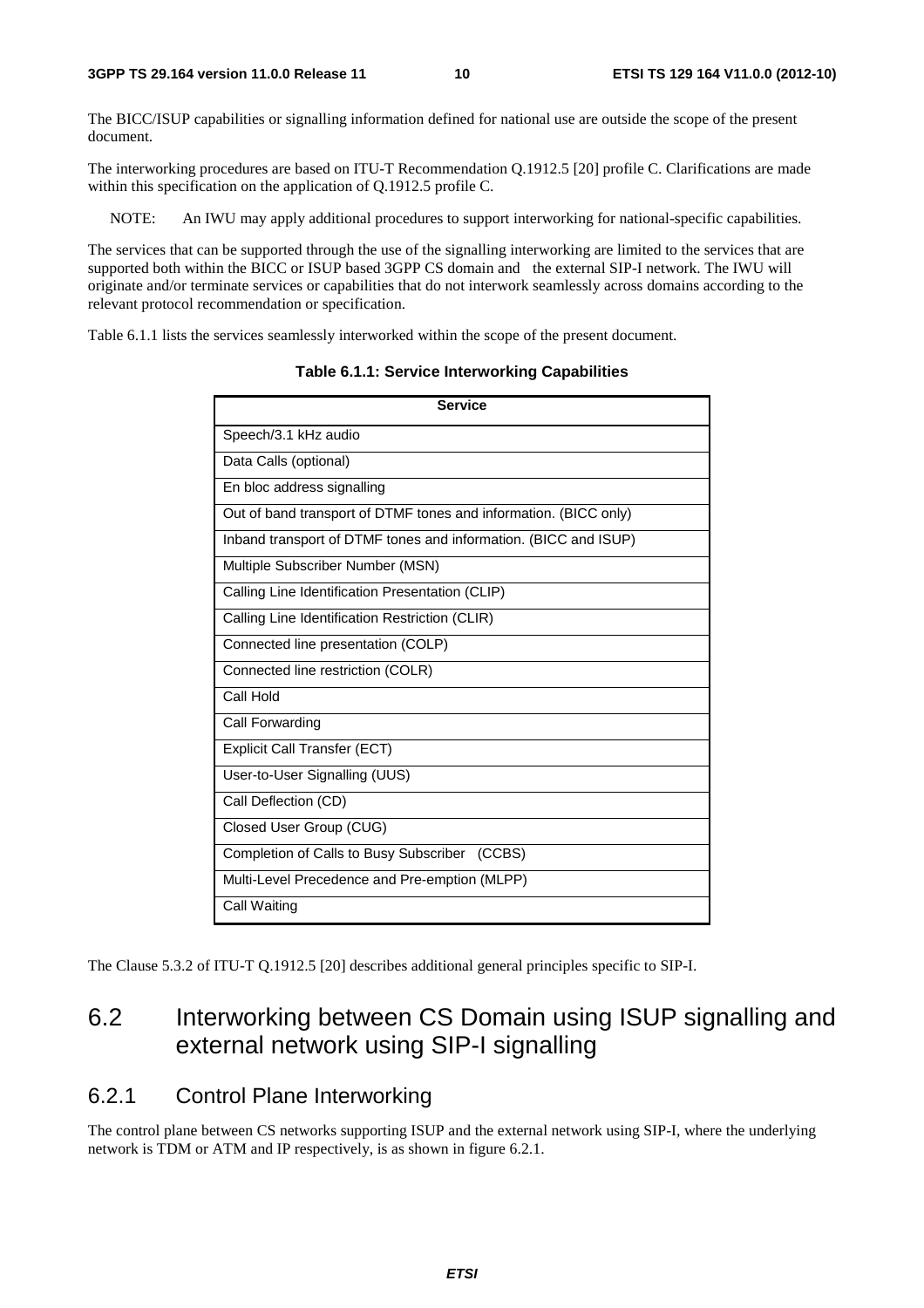

**and an external network using SIP-I signalling** 

### 6.2.2 Services performed by network entities in the control plane

#### 6.2.2.1 Services of the IWU

The IWU shall provide the interaction, through the use of its interworking function, between the SS7 MTP3-User part information (as detailed in ITU-T Q.701 to 709 [13]) and SIP-I. The IWU shall also provide the encapsulation from the SS7 MTP3-User part information to the SIP-I ISUP MIME and de-encapsulation from this ISUP MIME to the SS7 MTP3-User part information.

#### 6.2.2.2 Services of the external SIP-I signalling function

The external SIP-I signalling function is a remote SIP User Agent capable of processing ISUP.

### 6.2.3 Signalling interactions between network entities in the control plane

#### 6.2.3.1 Signalling between the IWU and SIP-I signalling function

Signalling between the SIP-I signalling function and the IWU uses the services of IPv4 (IETF RFC 791 [24]) or IPv6 (IETF RFC 2460 [27]), transport protocol such as TCP (IETF RFC 793 [26]) or UDP (IETF RFC 768 [25]) or SCTP (IETF RFC 2960 [29]), and SIP-I.

### 6.2.4 SIP-ISUP protocol interworking

#### 6.2.4.1 Incoming call interworking from SIP-I to ISUP at I-IWU

#### 6.2.4.1.0 General

The procedures for Profile C in Clause 6 of ITU-T Q.1912.5 [20] shall be applied with the modifications provided in this Clause.

#### 6.2.4.1.1 Interworking of received ISUP messages to SIP messages

The I-IWU receiving backwards ISUP information shall apply any interworking procedures detailed in Clause 6 of ITU-T Q.1912.5 [20] affecting parameters within the ISUP, and then proceed to encapsulate any ISUP information received (with the exception of the excluded messages detailed in 5.4.3 of ITU-T Q.1912.5 [20]) in a SIP message in a MIME body according to IETF RFC 3204 [31]. The selected SIP Header fields relating to the handling of the ISUP body shall be set as specified in Clause 5.4.1.2 of ITU-T Q.1912.5 [20].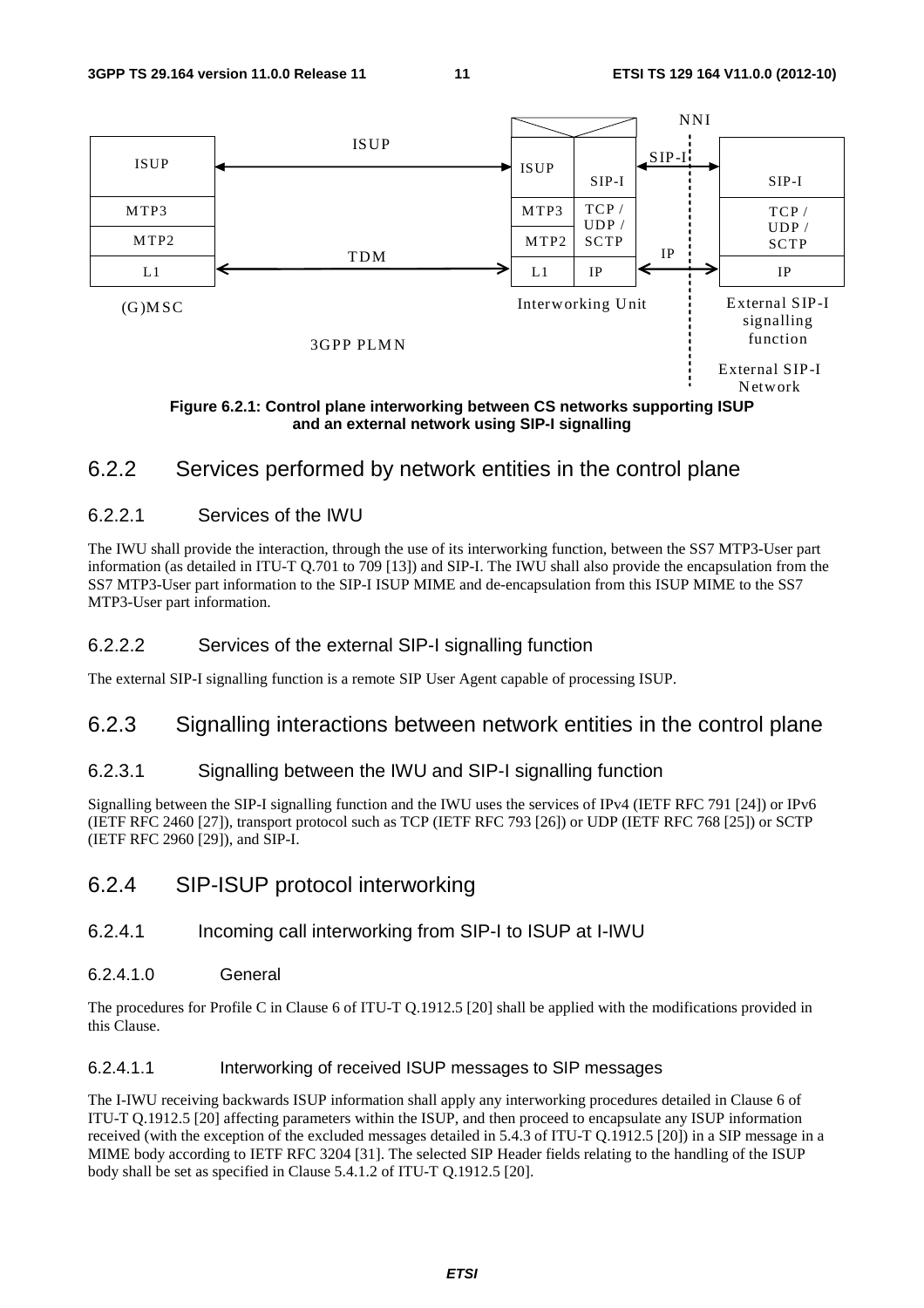#### 6.2.4.1.2 Receipt of encapsulated ISUP information within SIP

On receipt of a SIP message containing encapsulated ISUP, the IWU shall de-encapsulate the ISUP message from the SIP message body. The received SIP message shall be mapped to an ISUP message and merged with the deencapsulated ISUP message according to the rules for Profile C in Clause 6 of ITU-T Q.1912.5 [20].

- NOTE 1: These precedence rules have been derived from the following principles, which can also be applied for any ISUP information not covered by the present specification:
	- 1 Where a SIP header mapping to ISUP field(s) is possible (for example the mapping of Request-URI to Called Party Number), the SIP header is given precedence over the encapsulated ISUP value in the alignment process. (Conflicts can be caused by a possible service invocation within the external SIP-I network.)
	- 2 De-encapsulated ISUP information overrides ISUP information derived from default values (rather than SIP information).
	- 3 Local ISUP procedures may modify information derived from SIP or default values.

This note has been derived from text in ITU-T Q.1912.5 [20], Clause 5.4.2.

NOTE 2: There is a certain change against ITU-T Q.1912.5 [20], where the above note is formulated as normative procedures. However, this is very high level and not required if you look at the real interworking procedures later on. Therefore formulating this as a note makes much more sense.

#### 6.2.4.1.3 Special Procedures for the Reception of SIP INVITE request

#### 6.2.4.1.3.1 Propagation of overlap signalling toward the 3GPP CS domain

The procedures in Clause 6 of ITU-T Q.1912.5 [20] related to the propagation of overlap signalling across the I-IWU shall not be applied.

NOTE: A G-MSC acting as IWU will collect all digits required to identify the callee and not propagate the overlap signalling further. Therefore, it will not apply procedures from ITU-T Q.1912.5 [20] Clause 6 related to the propagation of overlap signalling.

#### 6.2.4.1.3.2 Derivation of TMR, USI and HLC parameters within send IAM message

The I-IWU may choose to transcode media and shall then set the parameters according to the coding applied within the CS Domain. Otherwise, the I-IWU shall select a codec for the SIP side termination using SDP offer-answer procedures, IETF RFC 3264 [34], and shall map the SDP information of this codec to the TMR/USI/HLC parameters according to table 2a of 3GPP TS 29.163 [4]. If the information derived from this mapping matches the information in the TMR/USI/HLC parameters in the encapsulated ISUP, the TMR/USI/HLC parameters from the encapsulated ISUP should be used as they may contain additional information. If the information derived from this mapping contradicts the information in the TMR/USI/HLC parameters in the encapsulated ISUP, the TMR/USI/HLC parameters derived by the mapping shall be used.

NOTE: The procedures in this note are an amendment compared to ITU-T Q.1912.5 [20], which simply states the TMR parameters in encapsulated ISUP shall take precedence, However this is inappropriate if an incompatible codec is selected.

#### 6.2.4.1.3.3 Receipt of SIP INVITE without SDP offer

An IWU may reject receipt of SIP INVITE without SDP offer, otherwise the procedures in this paragraph shall be followed.

Upon receipt of the first INVITE with sufficient digits for an IAM to be sent, but without an SDP offer (see IETF RFC3264 [34]), the I-IWU shall construct the SDP offer with contents according to local policy, e.g. SDP for a G.711 speech call. The IWU may use the TMR and USI parameters of the encapsulated IAM to determine the desired service and construct the SDP offer accordingly.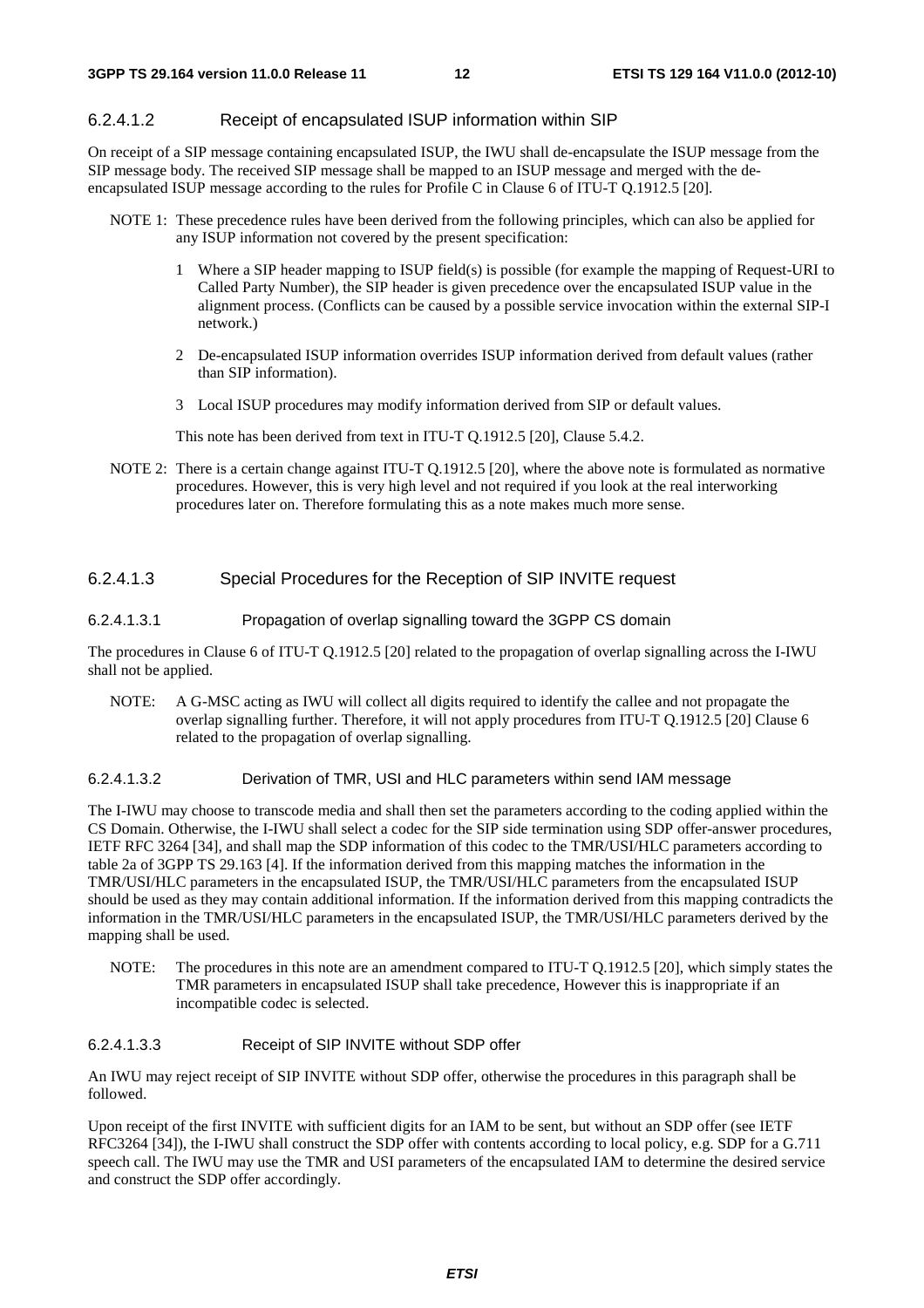- 1) If reliable provisional responses (see IETF RFC 3262 [33]) are supported in the external SIP-I network, the I-IWU should immediately send the SDP offer within a 183 Session Progress message. The I-IWU should send the IAM upon receipt of the SDP answer and may take into account the media selected in the answer when constructing the IAM.
- 2) If reliable provisional responses are not supported, the I-IWU should immediately send out the IAM. The I-IWU will also include the SDP offer in the 200 OK(INVITE) SIP message according to SIP procedures.
- NOTE: The text in the preceding paragraph has been derived from ITU-T Q.1912.5 [20], Clause 6.1.1. Compared to ITU-T Q.1912.5 [20], the recommendation has been added that for an incoming INVITE without media the TMR/USI is considered to select media. Furthermore, bullet 1 recommends to wait for the SDP answer to construct TMR, USI and BICC codec list accordingly.

#### 6.2.4.2 Outgoing Call Interworking from ISUP to SIP-I at O-IWU

#### 6.2.4.2.1 General

The procedures for Profile C in Clause 7 of ITU-T Q-1912-5 [20] shall be applied with the modifications provided in this Clause.

#### 6.2.4.2.2 Sending of ISUP information to adjacent SIP nodes

The I-IWU receiving ISUP information shall apply any interworking procedures detailed in Clause 7 of ITU-T Q-1912- 5 [20] affecting parameters within the ISUP, and then proceed to encapsulate any ISUP information received (with the exception of the excluded messages detailed in 5.4.3 of ITU-T Q-1912-5 [20]) in a SIP message in a MIME body according to IETF RFC 3204 [31]. SIP Header fields relating to the handling of the ISUP body shall be set as specified in 5.4.1.2 of ITU-T Q-1912-5 [20].

NOTE: The text in the preceding paragraph has been derived from ITU-T 0.1912.5 [20], Clause 5.4.1.

For a basic call setup, the SIP message used to encapsulate the ISUP message shall be the SIP message that was first triggered to be sent from the IWU as a result of the interworking specified in Clause 7 of ITU-T Q-1912-5 [20]]. As an example, this means that an ISUP IAM will be encapsulated within the INVITE message that is sent out from the O-IWU. For the ISUP messages listed in Table 1 of ITU-T Q.1912.5 [20], the special procedures in Clause 5.4.3 of ITU-T Q.1912.5 are applicable.

NOTE: The text in the preceding paragraph has been derived from ITU-T 0.1912.5 [20], Clause 5.4.1.3.

#### 6.2.4.2.3 Receipt of encapsulated ISUP information within SIP-I

On receipt of a SIP message containing encapsulated ISUP, the IWU shall de-encapsulate the ISUP message from the SIP message body. The received SIP message shall be mapped to an ISUP message and merged with the deencapsulated ISUP information according to the rules in in Clause 7 of ITU-T Q-1912-5 [20].

- NOTE: The text in the preceding paragraph has been derived from ITU-T Q.1912.5 [20], Clause 5.4.2.
- NOTE: These precedence rules have been derived from the following principles, which can also be applied for any ISUP information not covered by the present specification:
	- 1 Where a SIP header mapping to ISUP field(s) is possible (for example the mapping of Request-URI to Called Party Number), the SIP header is given precedence over the encapsulated ISUP value in the alignment process. (Conflicts can be caused by a possible service invocation within the SIP network.)
	- 2 De-encapsulated ISUP information overrides ISUP information derived from default values (rather than SIP information).
	- 3 Local ISUP procedures may modify information derived from SIP or default values.

This Note has been derived from text in ITU-T Q.1912.5 [20], Clause 5.4.2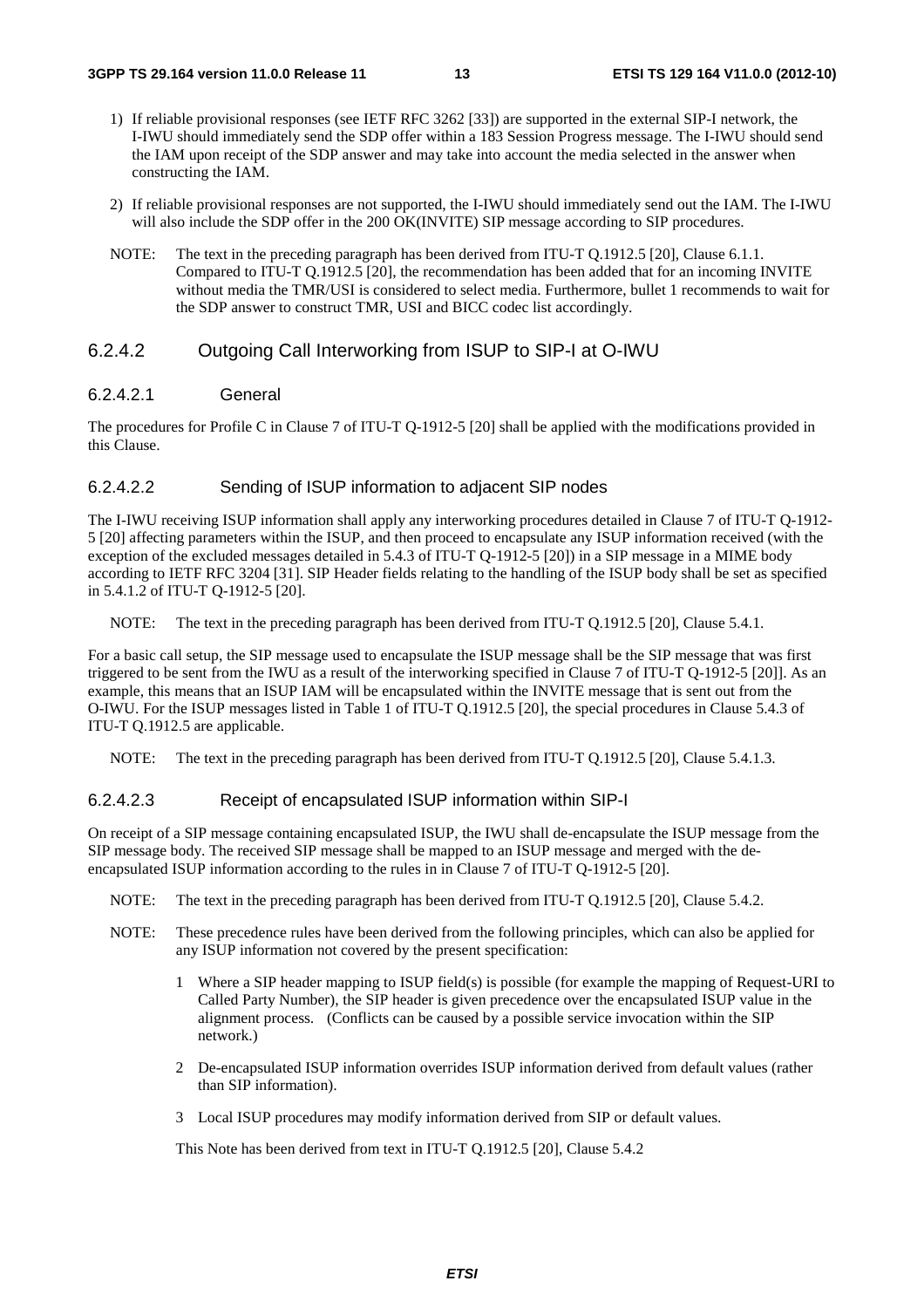- NOTE There is a certain change against Q.1912.5, where the above note is formulated as normative procedures. However, this is very high level and not required if you look at the real interworking procedures later on. Therefore formulating this as a Note makes much more sense.
- 6.2.4.2.4 Special procedures related to outgoing INVITE
- 6.2.4.2.4.1 Overlap Signalling

The O-IWU does not need to support procedures related to overlap signalling in Clause 7 of ITU-T Q-1912-5 [20].

NOTE: No overlap signalling is used in a 3GPP CS domain.

#### 6.2.4.2.4.2 Coding of encapsulated ISUP IAM parameters in outgoing INVITE

The O-IWU may choose to transcode media, or attempt to interwork media without transcoding. If the O-IWU transcodes, it should set the TMR/USI/HLC parameters according to the codec applied in the SIP-I network. Otherwise, it should provide the TMR/USI/HLC parameters as received in the incoming IAM. If the I-IWU offers several codecs within SDP, it should set the TMR/USI/HLC parameters according to the preferred codec, applying the rules above for this codec.

NOTE: ITU-T Q.1912.5 [20] does not describe the relationship between TMR/USI/HLC and SDP codec negotiation.

#### 6.2.4.2.4.3 Media offered in SDP of outgoing INVITE

The O-IWU should offer codecs known to be supported within the external SIP-I network.

### 6.3 Interworking between CS Domain using BICC signalling and external network using SIP-I signalling

#### 6.3.1 Control Plane Interworking

The control plane between CS networks supporting BICC and the external network using SIP-I, where the underlying network is SS7 and IP respectively, is shown in figures 6.3.1 and 6.3.2 in accordance to TS 29.202 [37].



**and an external network using SIP-I signalling**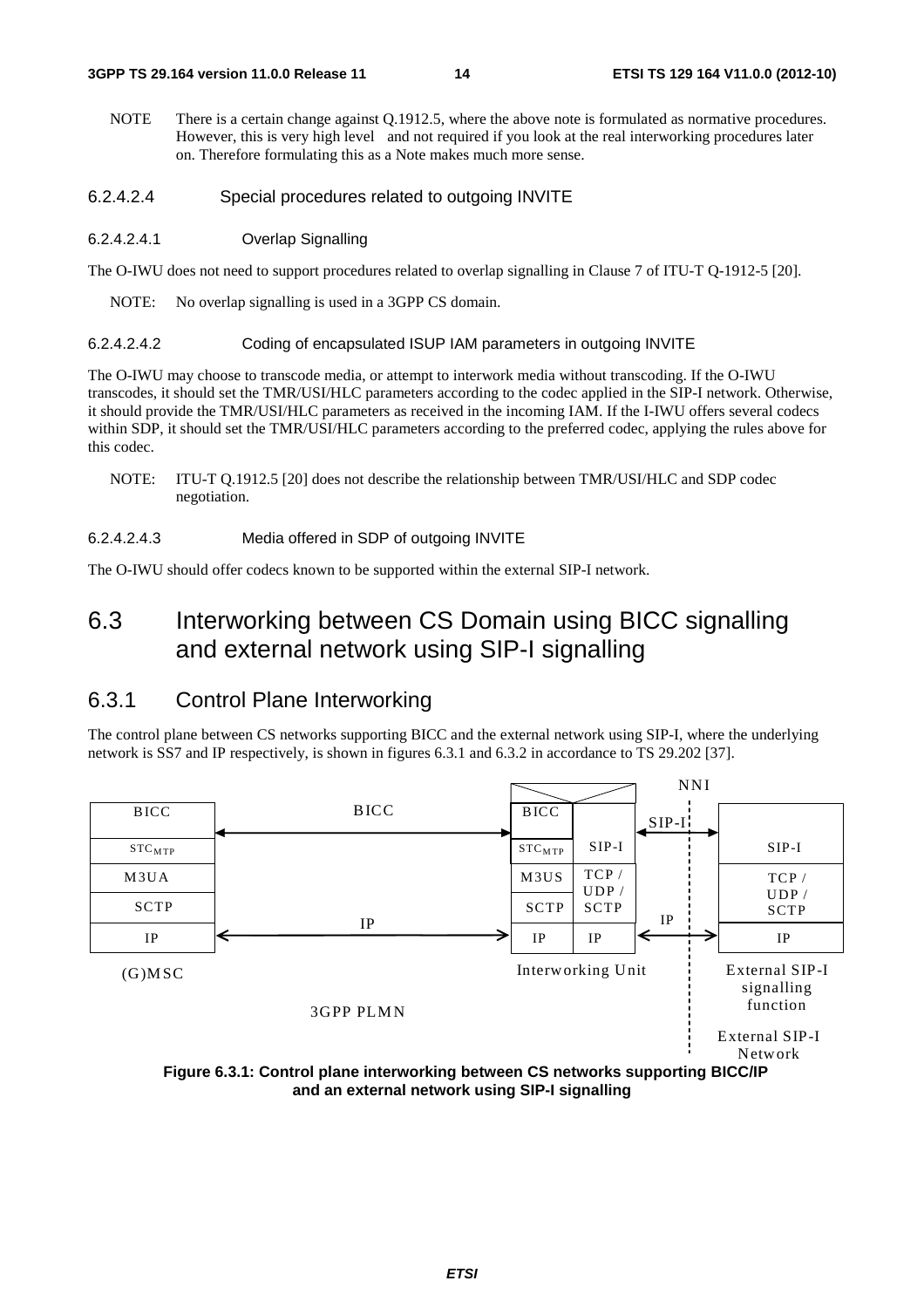

#### **Figure 6.3.2: Control plane interworking between CS networks supporting BICC/ATM and an external network using SIP-I signalling**

For signalling interactions between network entities in the control plane see Clause 6.2.3.

### 6.3.2 SIP-BICC protocol interworking

#### 6.3.2.1 General

Specific rules for handling of the APM mechanism have been added, which are not specified in ITUT Q.1912.5 [20].

The procedures in Clause 6.2.4 shall be applied with the modifications provided the present Clause.

The text in Clause 6.2.4 is to be understood as follows:

Where "ISUP" is mentioned, this shall be understood as BICC. As an exception, references to ISUP encapsulated within SIP-I shall be understood without modification, i.e. they still refer to ISUP rather than BICC.

#### 6.3.2.2 Incoming call interworking from SIP to BICC at I-IWU

An APM messages received from the CS side (see ITU-T Q.765 [16]) that relates to the BICC APM user (see ITU-T Q.765.5 [17]) shall not be encapsulated in any triggered SIP message.

#### 6.3.2.3 Outgoing Call Interworking from BICC to SIP at O-IWU

If an IAM message is received, the APM information elements (see ITU-T Q.765 [16]) relating to the BICC APM user (see ITU-T Q.765.5 [17]) shall be removed before the IAM message is encapsulated in the triggered SIP INVITE message.

An APM messages received from the CS side (see ITU-T Q.765 [16]) that relates to the BICC APM user (see ITU-T Q.765.5 [17]) shall not be encapsulated in any triggered SIP message.

# 6.4 Supplementary services

### 6.4.1 Special procedures for supplementary service interworking

The supplementary services described in Table 6.1.1 are interworked by using the parameters of the (de)encapsulated ISUP. No other interworking is required, except if otherwise described within the clauses below.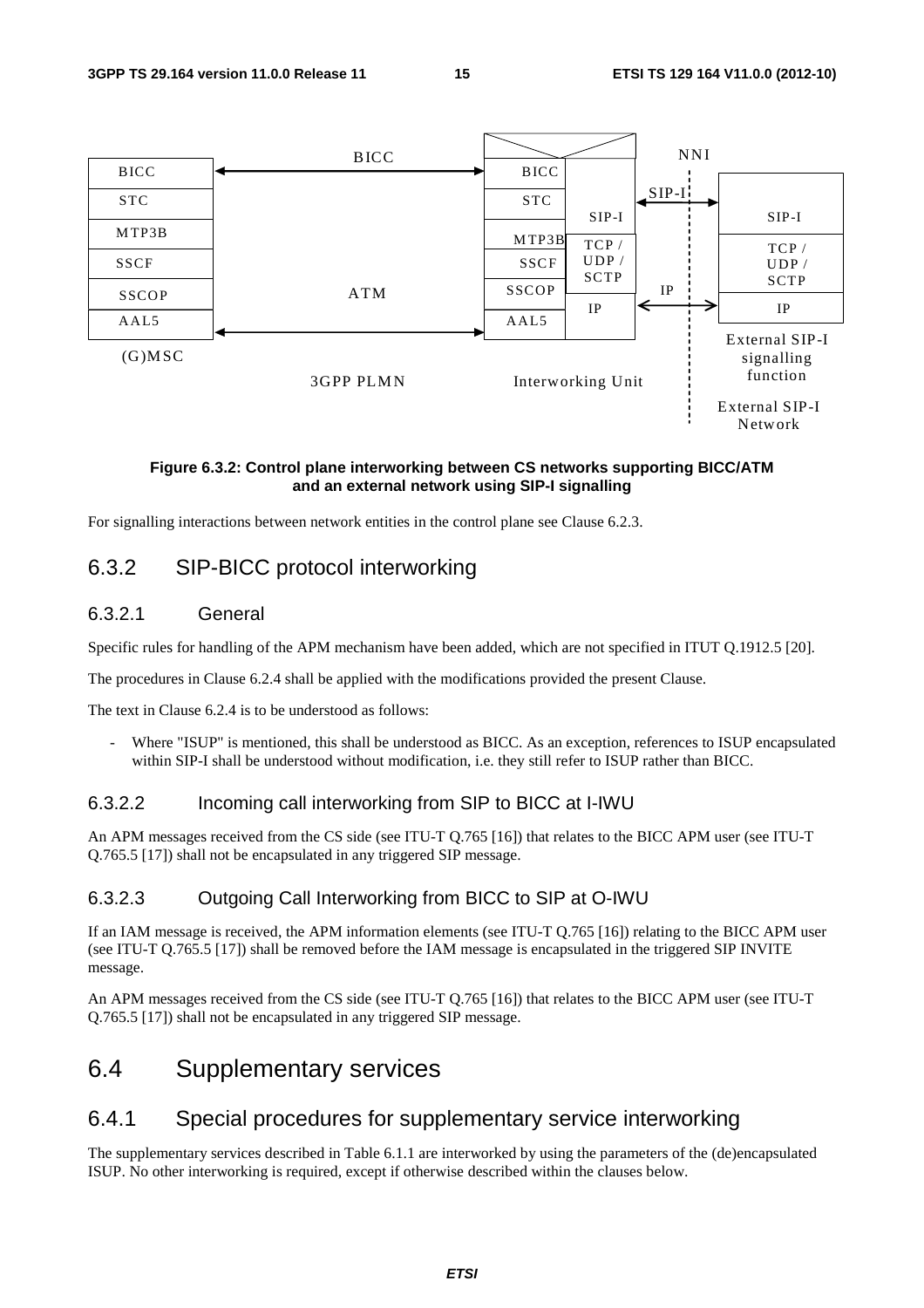### 6.4.2 Interworking of CLIP/CLIR supplementary service

At the O-IWU: the service shall be supported by encapsulation.

At the I-IWU: ITU-T Q.1912.5 [20], Annex B.1, shall apply.

### 6.4.3 Interworking of Call Hold (HOLD) supplementary service

The Profile C procedures in ITU-T Q.1912.5 [20], Clause B10, shall be followed.

### 6.4.4 Interworking of Completion of Calls to Busy Subscriber (CCBS) supplementary service to SIP networks

The Profile C procedures of ITU-T Q.1912.5 [20], Clause B.11 shall be applied.

# 7 User plane Interworking

# 7.1 ISUP based CS Domain

Figure 7.1.1 shows the user plane protocol stacks within the SIP-I network and an ISUP based CS Domain.

Apart from speech codecs, data call related codecs, e.g. as listed in Table 2a of 3GPP TS 29.163 [4], may be used.



**Figure 7.1.1: User Plane Interworking and ISUP based CS Domain** 

## 7.2 BICC based CS Domain

Figure 7.2.1 shows the user plane protocol stacks within the SIP-I network and an BICC based CS Domain.

Apart from speech codecs, data call related codecs, e.g. as listed in Table 2a of 3GPP TS 29.163 [4], may be used.

Within the CS domain, the Nb interface as specified in 3GPP TS 29.414 [7] and 3GPP TS 29.415 [8] is used.

If the same codec is used on both sides, no transcoding is required. If no transcoding is performed, the procedures in Clause 8.1.1 of 3GPP TS 29.163 [4] shall be applied to interwork the Nb framing Protocol, as specified in 3GPP TS 29.415 [8], with RTP, as specified in IETF RFC 3550 [36].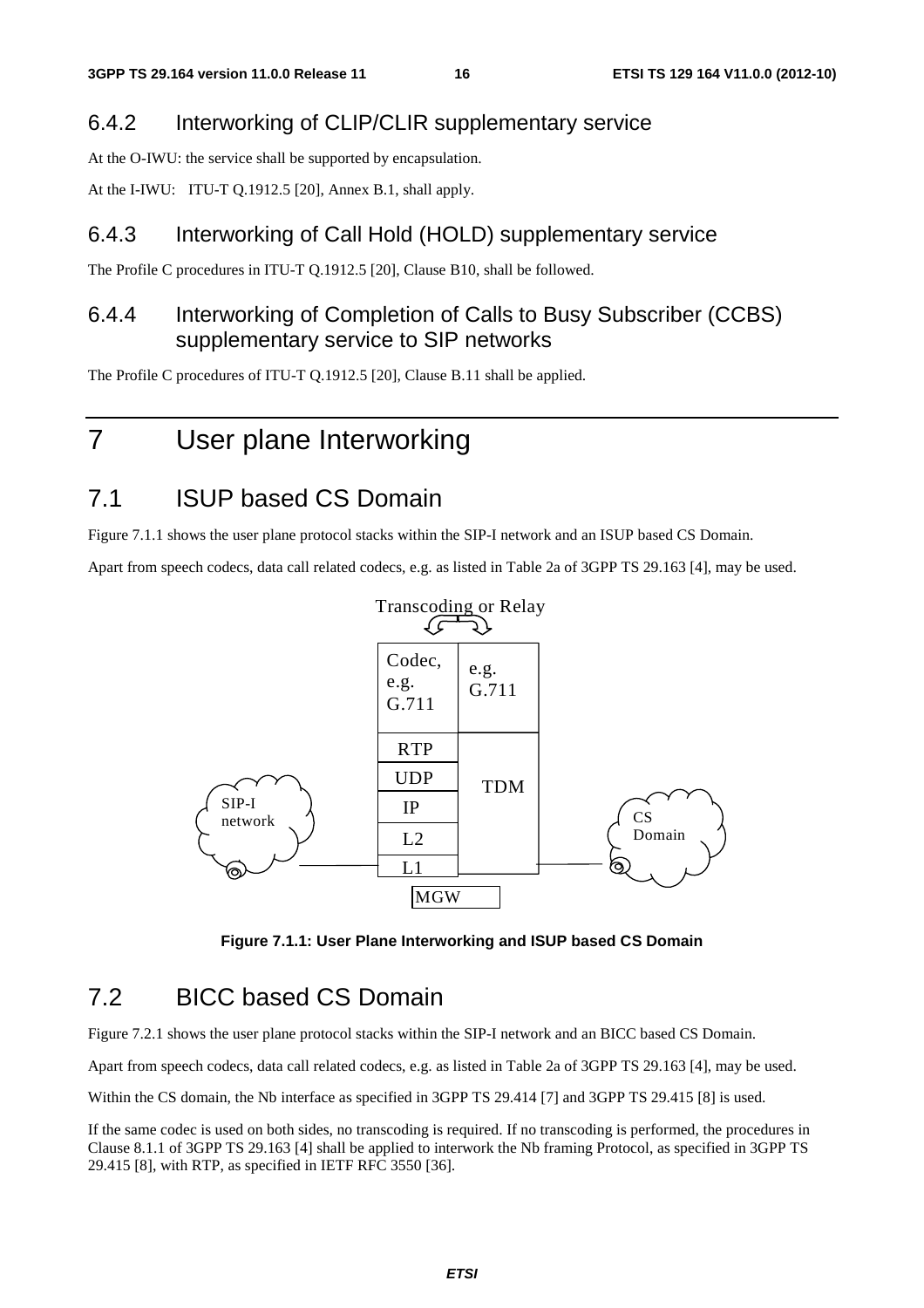

**Figure 7.2.1: User Plane Interworking for BICC based CS Domain** 

# 8 Interactions between control node and MGW

### 8.1 Overview

ITU-T H.248.1 [11] with 3GPP specific extensions as detailed in 3GPP TS 29.332 [6] shall be applied as signalling protocol between IWU and MGW.

The present specification describes the signalling procedures between IWU and MGW and their interaction with BICC/ISUP and SIP signalling in the control plane, and with user plane procedures. 3GPP TS 29.332 [6] maps these signalling procedures to H.248 messages and defines the required packages and parameters.

## 8.2 Signalling interactions

The procedures in Clause 9.2 of TS 29.163 shall be applied with modifications provided in the present Clause.

### 8.2.1 Backward through-connection for outgoing call interworking from BICC to SIP at O-IWU.

For the outgoing call interworking from BICC to SIP at O-IWU, the IWU shall not request the MGW to provide an awaiting answer indication (ringing tone) to the calling party, as specified in Clauses 9.2.3.1.5, 9.2.3.2.5 and 9.2.3.3.5 of 3GPP TS 29.163 [4]. The O-IWU shall instead request the MGW to backward-through connect using the "Change-IMS Through-Connection" procedure when the trigger conditions in those clauses apply.

### 8.2.2 Handling of RTP telephone events

The procedures in Clause 9.2.8 of 3GPP TS 29.163 [4], are applicable with the following modifications:

It depends on the characteristics of the external SIP-I network if DTMF is transported within the codec or according to IETF RFC 4733 [28]. SIP-I transports DTMF within the RTP telephony event according to RFC 4733 [28] if the RTP telephony event payload type is negotiated between the peer SIP-I entities; alternatively, if the RTP telephony event payload has not been negotiated, SIP-I may transport the DTMF in-band ("within the codec") when the selected codec allows transparent DTMF transport.

The control node indicates the transport mode of DTMF to the MGW as follows in the "Configure IMS Resources" procedure or "Reserve IMS Connection Point and Configure Remote Resources" procedure (signal 1 in figure 48 or figure 49 of 3GPP TS 29.163 [4]):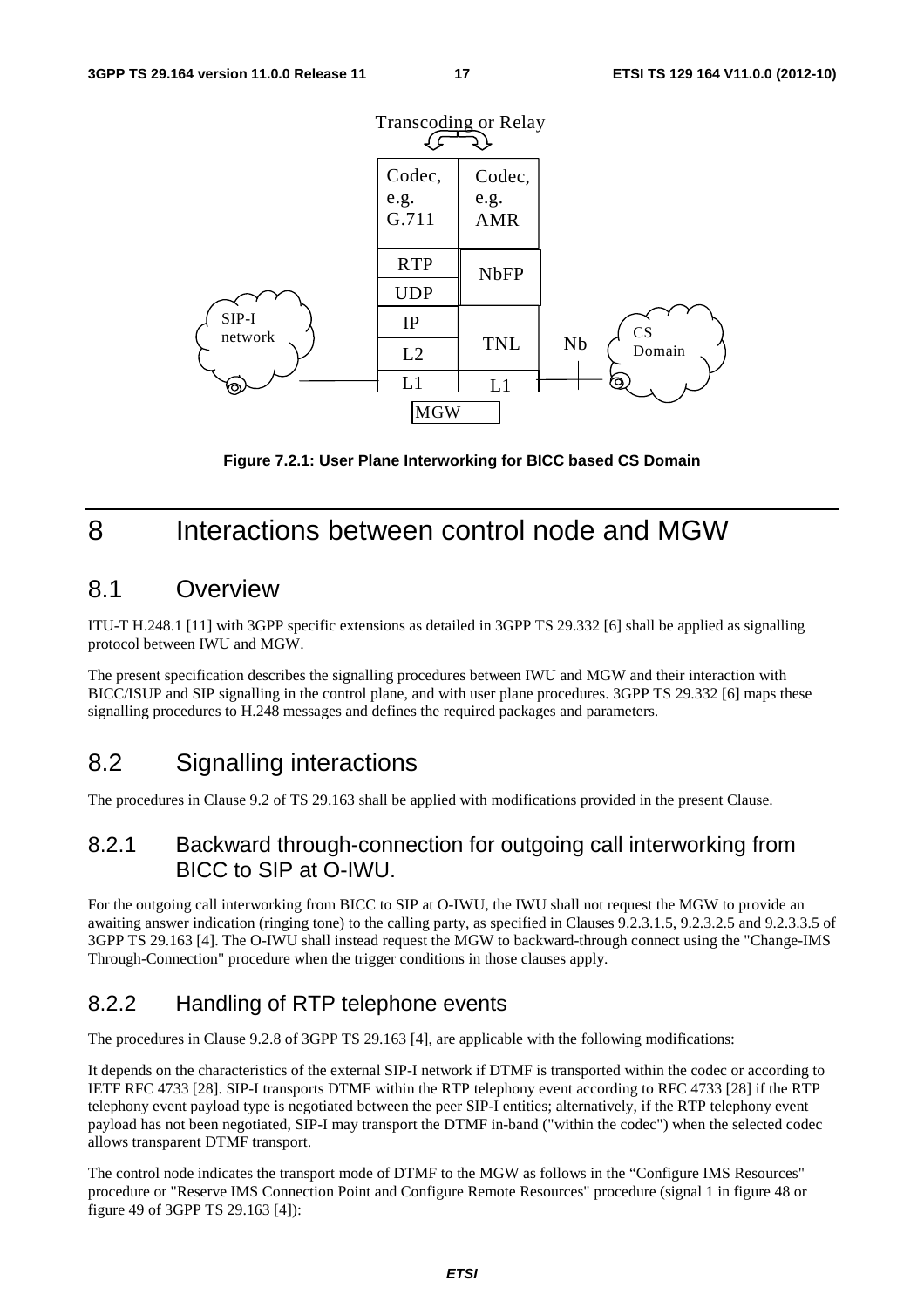- If the control node does not configure the RTP telephony event payload at the MGW, then the Detect DTMF procedure means in-band ("within the codec") detection and sending of DTMF.
- If the control node configures the RTP telephony event payload at the MGW, then the Detect DTMF procedure means extracting and sending DTMF within the RTP payload type according to IETF RFC 4733 [28].

Editor's Note: The above reference contains sequences that require the MGW to forward partial digits to the Server. It is not yet agreed if this shall be permitted or if the MGW shall only forward complete and valid digits.

# 8.3 Signalling procedures

The procedures in Clause 9.3 of 3GPP TS 29.163 shall be applied with modifications provided in the present Clause.

The support of the "Send TDM Tone", "Stop TDM Tone", "Send Tone" and "Stop Tone" procedures is optional.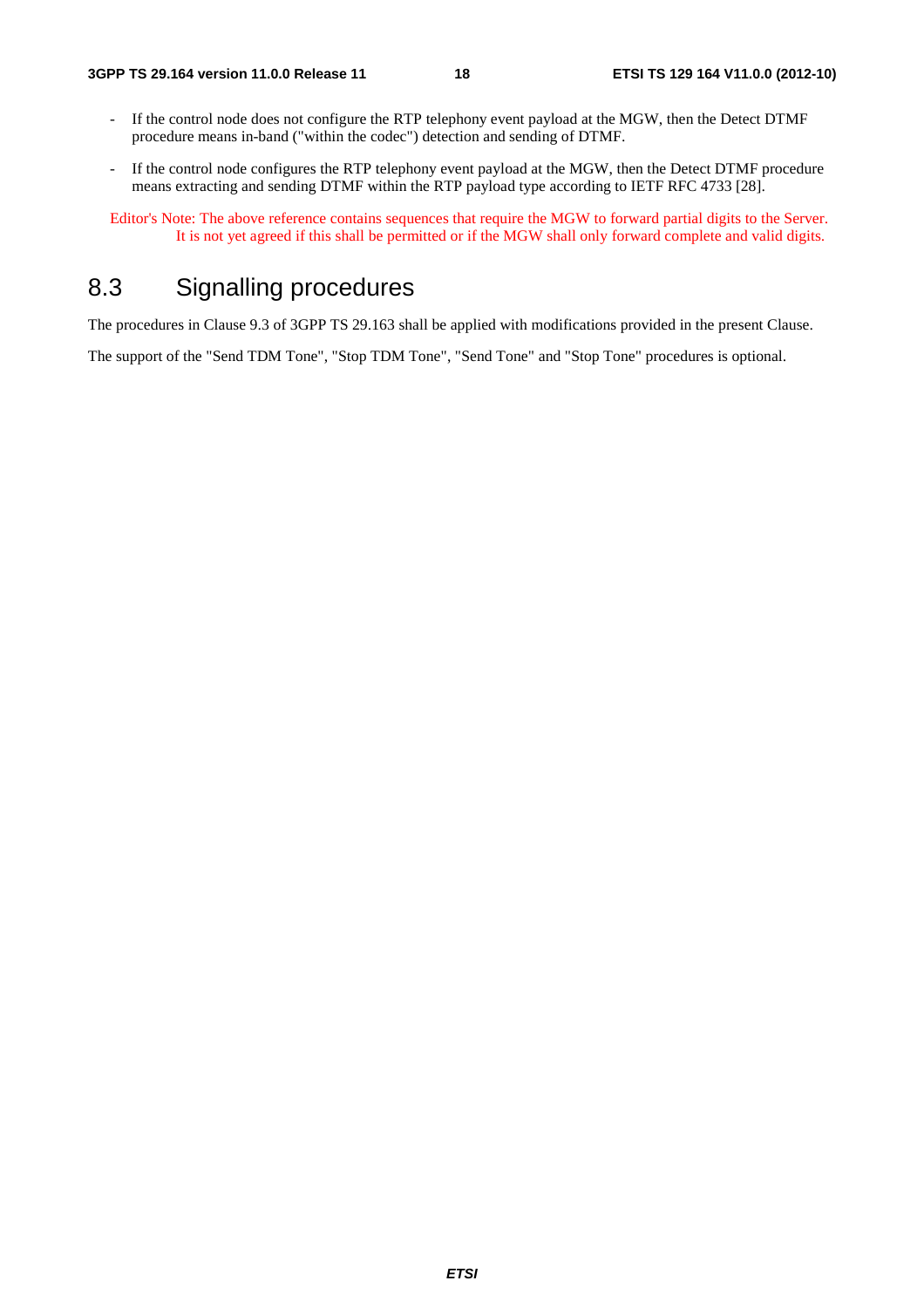# Annex A (normative): Codec Negotiation between a BICC based CS Domain and an external SIP-I network

The procedures in Annex B of TS 29.163 [4] are applicable when the IWU receives from the external SIP-I based network an SDP offer without the 3GPP\_OoBTC\_Indicator as defined in 3GPP TS 29.231 [38].

If the IWU receives from the external SIP-I based network a SIP request with an SDP offer containing a codec list with the 3GPP\_OoBTC\_Indicator, the IWU may apply the procedures in accordance to subclause 6.6.2 of 3GPP TS 29.235 [39].

When the IWU sends a SIP request with an SDP offer towards the external SIP-I based network, the IWU may include the 3GPP\_OoBTC\_Indicator in accordance to subclause 6.6.3 of 3GPP TS 29.235 [39].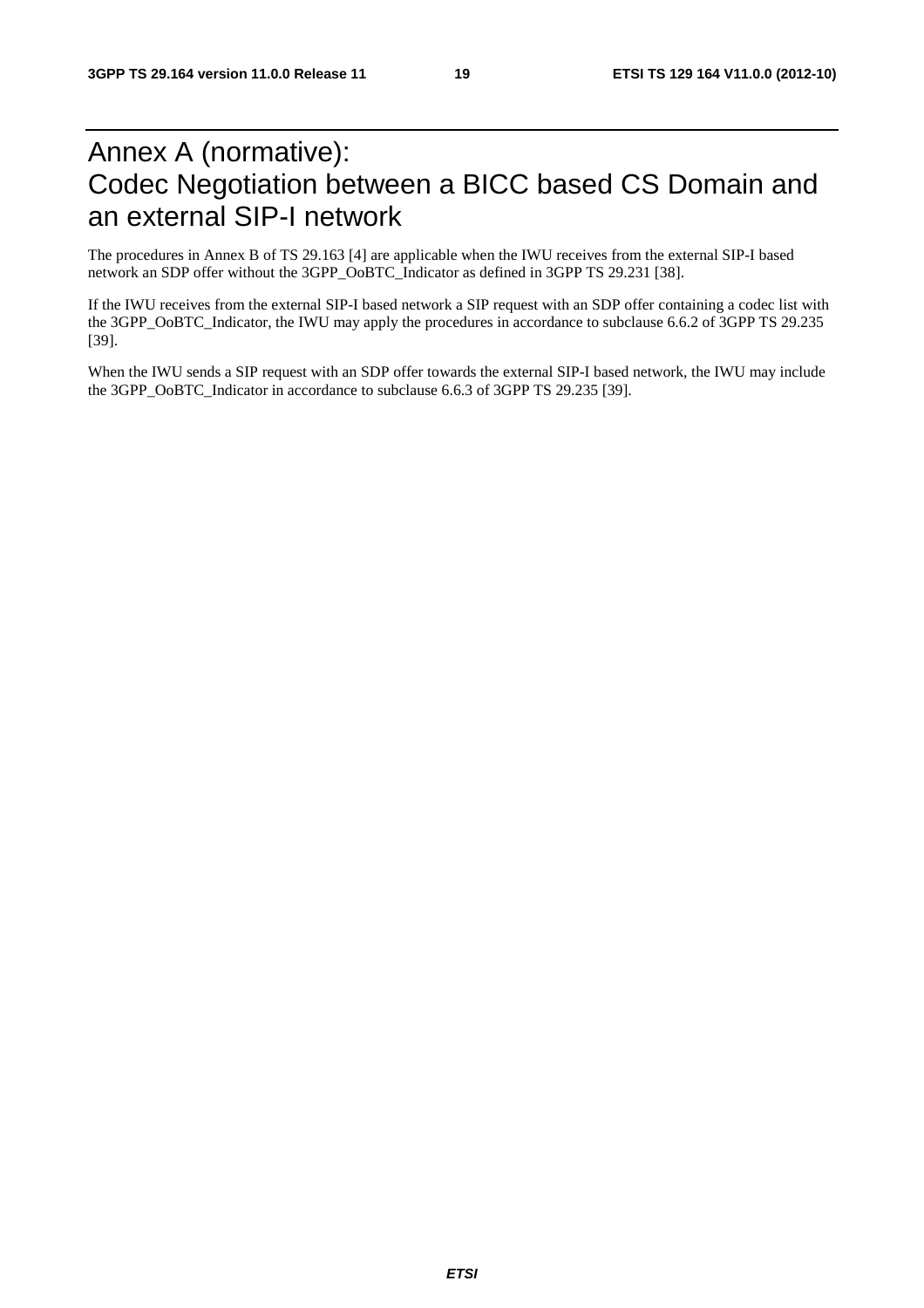# Annex B (informative): Change history

| <b>Change history</b> |               |                 |           |                |                                                                                                                                                                                                                    |        |            |
|-----------------------|---------------|-----------------|-----------|----------------|--------------------------------------------------------------------------------------------------------------------------------------------------------------------------------------------------------------------|--------|------------|
| Date                  | TSG#          | <b>TSG Doc.</b> | <b>CR</b> | <b>Rev</b>     | <b>Subject/Comment</b>                                                                                                                                                                                             | Old    | <b>New</b> |
| 01/09/2006            | CT3#41        | C3-060509       |           |                | Agreed Skeleton of TR                                                                                                                                                                                              |        | 0.0.0      |
| 15/10/2006            |               |                 |           |                | Proposed update of the TR on CT3 email reflector NOT                                                                                                                                                               | 0.0.0  | 0.1.0      |
|                       |               |                 |           |                | discussed or agreed by CT3, but put onto the 3GPP web server<br>drafts folder by mistake.                                                                                                                          |        |            |
| 08/11/2006            | CT3#42        | C3-060877       |           |                | Includes the following TDOCs agreed by CT3:<br>C3-060761, C3-060667, C3-060837, C3-060763, C3-<br>060765, C3-060860, C3-040840, C3-040841, C3-040769,<br>C3-060861, C3-060847, C3-060813, C3-060678, C3-<br>060679 | 0.0.0  | 0.2.0      |
| 22/02/2007            | CT3#43        | C3-070274       |           |                | Includes the following TDOCs agreed by CT3:<br>C3-070105, C3-070106, C3-070249, C3-070258                                                                                                                          | 0.2.0  | 0.3.0      |
| 28/02/2007            | <b>TSG#35</b> | CP-070100       |           |                | Editorial update by MCC for presentation to TSG CT for<br>information                                                                                                                                              | 0.3.0  | 1.0.0      |
| 19/04/2007            | CT3#43b<br>is |                 |           |                | Includes the following TDOCs agreed by CT3:<br>C3-070355, C3-070373, C3-070374                                                                                                                                     | 1.0.0  | 1.1.0      |
| 15/05/2007            | CT3#44        |                 |           |                | Includes the following TDOC agreed by CT3: C3-070523                                                                                                                                                               | 1.1.0  | 1.2.0      |
| 23/05/2007            | <b>TSG#36</b> | CP-070427       |           |                | Editorial update by MCC for presentation to TSG CT for approval                                                                                                                                                    | 1.2.0  | 2.0.0      |
| 06/2007               | <b>TSG#36</b> | CP-070427       |           |                | Approved to be made v7.0.0 and put under change control                                                                                                                                                            | 2.0.0  | 7.0.0      |
| 12/2008               | <b>TSG#42</b> |                 |           |                | Upgraded to v8.0.0 due to simple upgrade without no technical<br>change                                                                                                                                            | 7.0.0  | 8.0.0      |
| 05/2009               | <b>TSG#44</b> | CP-090350       | 001       | $\overline{2}$ | Codec negotiation when interworking with BICC based CS CN                                                                                                                                                          | 8.0.0  | 8.1.0      |
| 12/2009               | <b>TSG#46</b> |                 |           |                | Automatic upgrade from previous Release                                                                                                                                                                            | 8.1.0  | 9.0.0      |
| 06/2010               | <b>TSG#48</b> | CP-100323       | 003       | 1              | Renumbering of duplicated subclauses                                                                                                                                                                               | 9.0.0  | 9.1.0      |
| 10/2010               | <b>TSG#49</b> | CP-100556       | 004       |                | Correcting unspecific external reference                                                                                                                                                                           | 9.1.0  | 9.2.0      |
| 03/2011               | <b>TSG#51</b> |                 |           |                | Automatic upgrade from previous Release version 9.2.0                                                                                                                                                              | 9.2.0  | 10.0.0     |
| 03/2011               | <b>TSG#51</b> |                 |           |                | Correction of heading and numbering made by MCC                                                                                                                                                                    | 10.0.0 | 10.0.1     |
| 09/2012               | <b>TSG#57</b> |                 |           |                | Automatic upgrade from previous Release version 10.0.1                                                                                                                                                             | 10.0.1 | 11.0.0     |